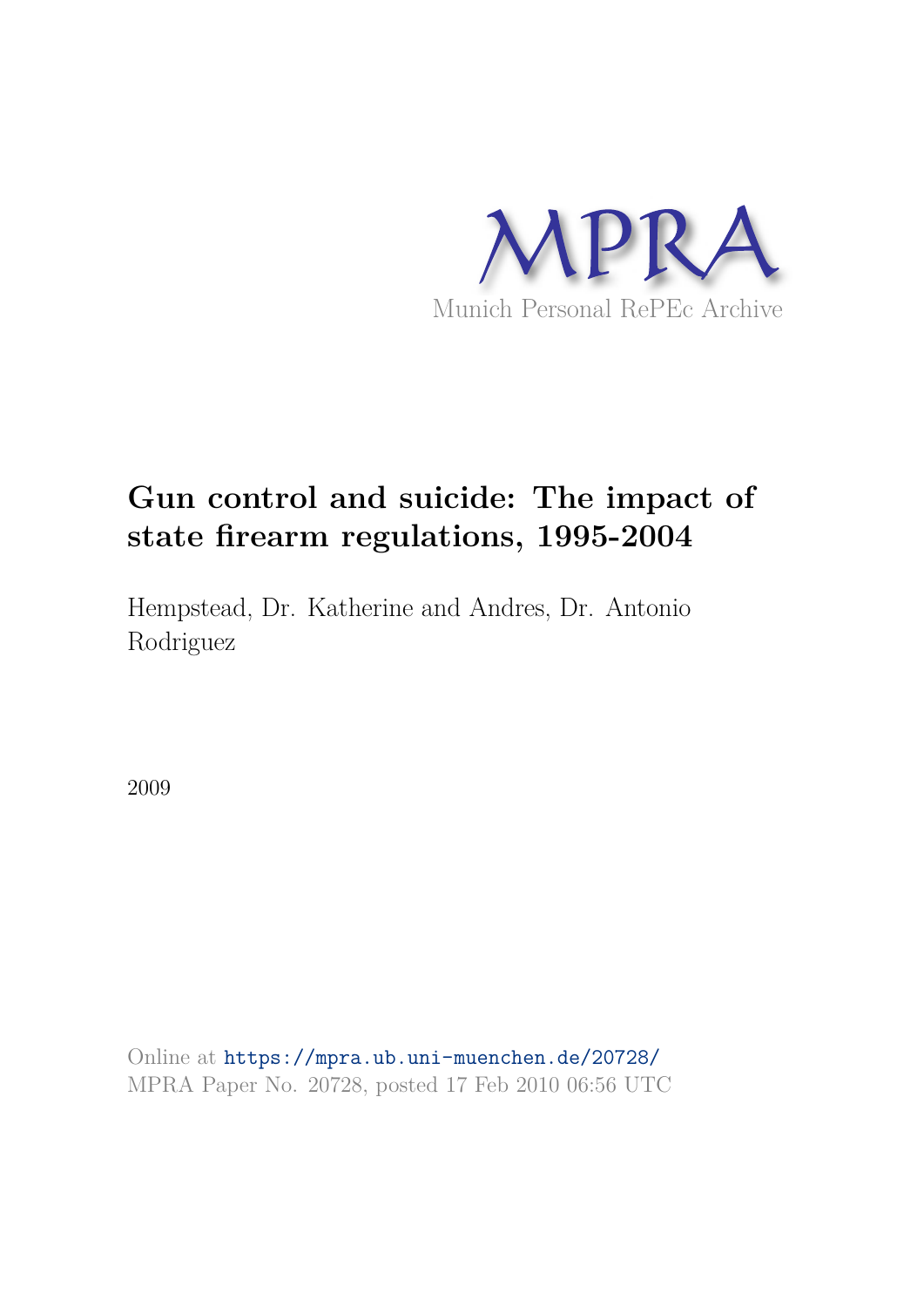### **Institute for Advanced Development Studies**



# **Development Research Working Paper Series**

### **No. 17/2009**

## **Gun control and suicide: The impact of state firearm regulations, 1995–2004**

by:

Katherine Hempstead Antonio Rodríguez Andrés

December 2009

The views expressed in the Development Research Working Paper Series are those of the authors and do not necessarily reflect those of the Institute for Advanced Development Studies. Copyrights belong to the authors. Papers may be downloaded for personal use only.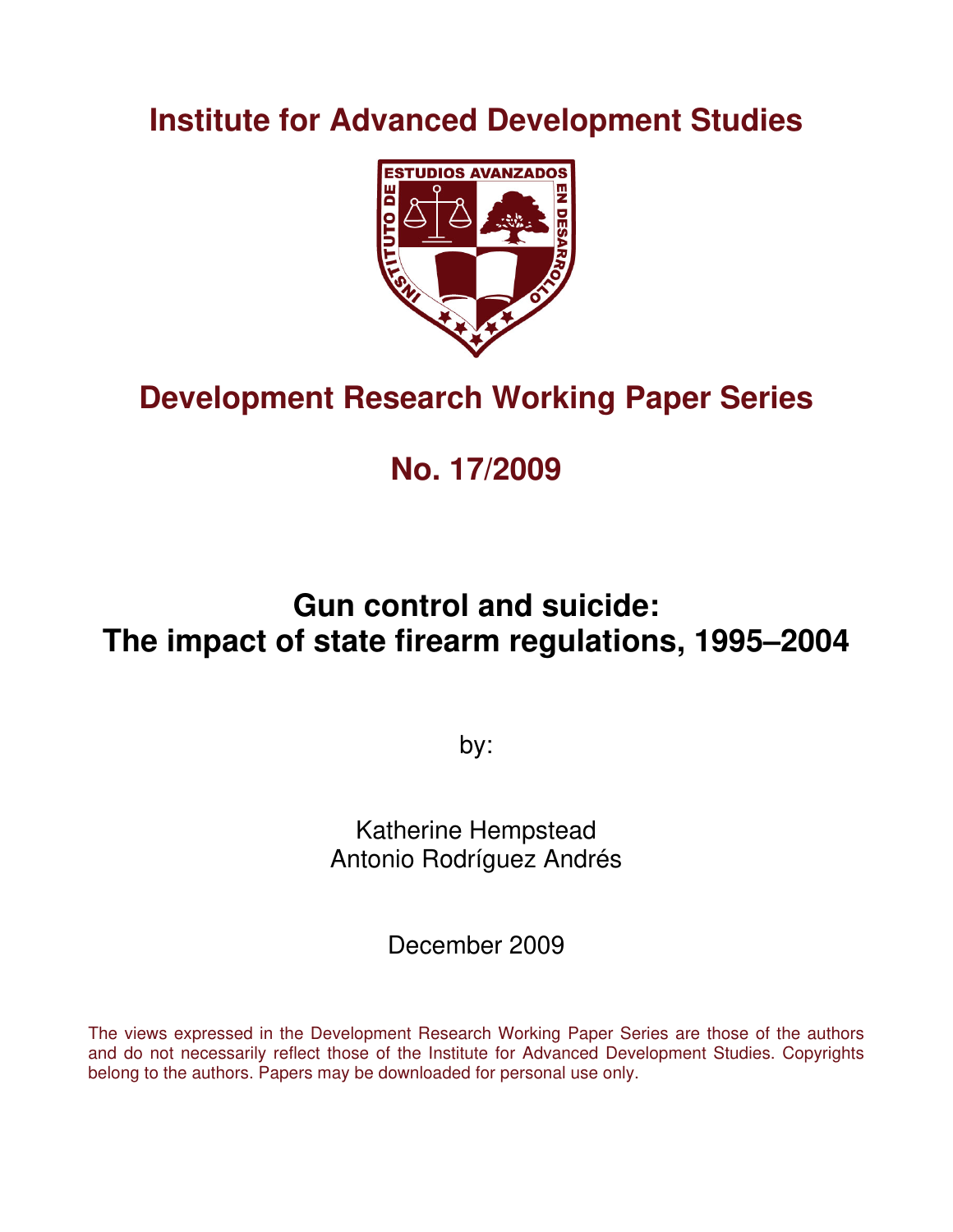### **Gun control and suicide:**

### **The impact of state firearm regulations, 1995**–**2004**♦

Katherine Hempstead\*

Antonio Rodríguez Andrés<sup>\$</sup>

December 2009

#### **Abstract:**

Suicide is a major cause of preventable death. Restricting access to lethal means has been identified as an effective approach to suicide prevention, and firearms regulations are one way to reduce gun availability. This study examines the relationship between state firearms regulations and suicide among males, using negative binomial regression and state panel data for the years 1995–2004. Results suggest that firearms regulations which function to reduce overall gun availability have a significant deterrent effect on suicide, while prohibited persons categories have less of an effect. Overall, the results suggest that gun control measures such as permit and licensing requirements might have public health benefits.

**Keywords**: suicide; guns; state regulations; panel data.

**JEL classification:** I18.

 $\overline{a}$ 

<sup>♦</sup> The authors thank Sara Markowitz, Camelia Minoiu, and Gary Kleck for helpful comments and suggestions.

<sup>\*</sup> The Center for State Health Policy Rutgers, The State University of New Jersey 55 Commercial Avenue, 3<sup>rd</sup> Floor New Brunswick, NJ 08901-1340 (E-mail:khempstead@ifh.rutgers.edu). (Tel: 732-932-3105; Fax:732-932-0069)

<sup>\$</sup> School of Public Health, Department of Health Services Research, University of Aarhus, Bartholins Allé 1, DK- 8000 C, Aarhus, Denmark, (E-mail: ara@folkesundhed.au.dk). Tel: (+55) 89423122.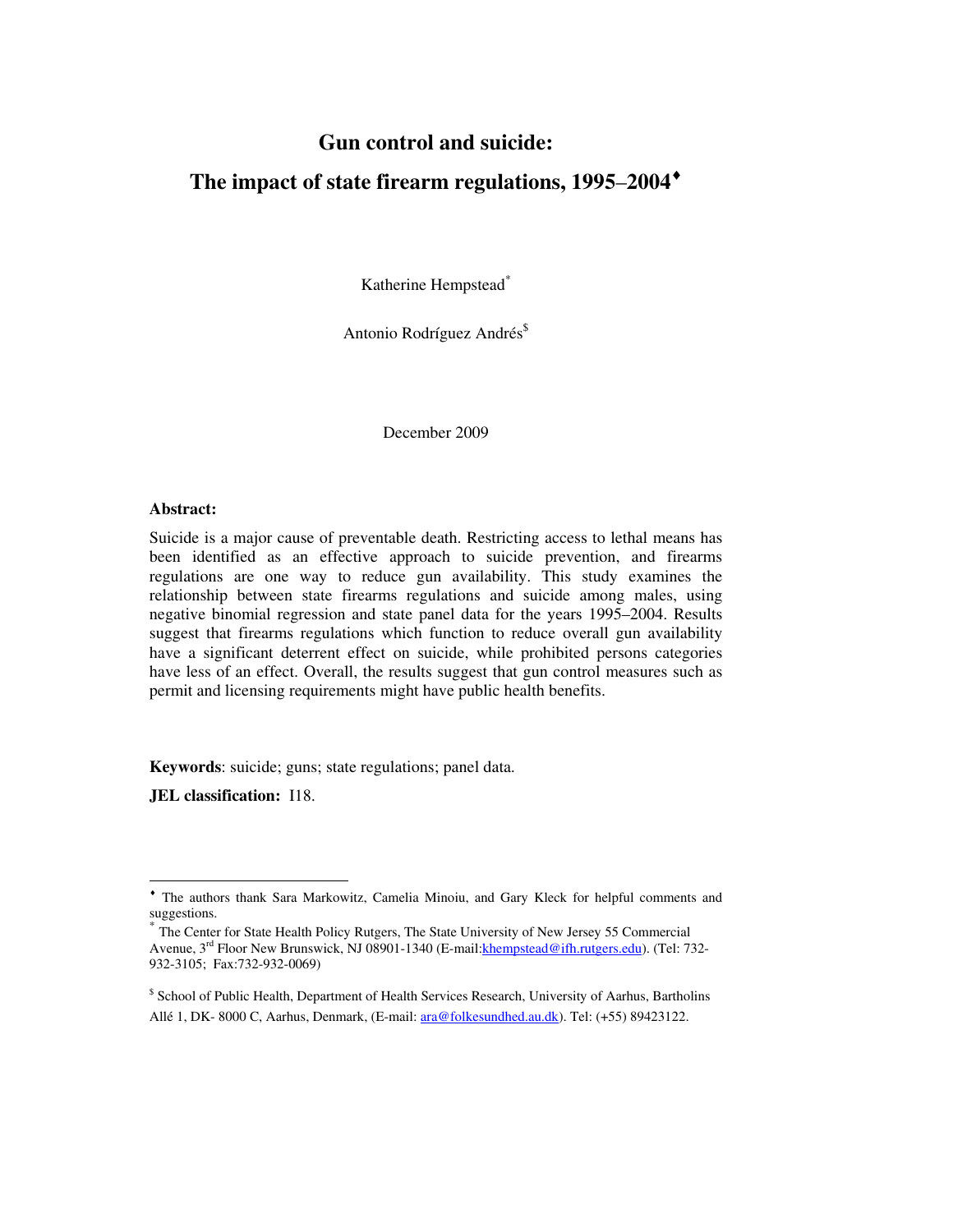#### **1. INTRODUCTION**

#### **1.1 Firearms and suicide**

Suicide is a major cause of preventable death. In 2006, more than 32,000 suicides occurred in the United States, as compared with approximately 18,000 homicides. Suicide is the 8th leading cause of death for males, and the 19th leading cause for females in the United States. For every suicide, there were more than ten hospitalizations from non-fatal attempts. In 2006, an average of 46 Americans committed suicide daily with a firearm, accounting for approximately 50 percent of all suicides (CDC, 2009).

There is a considerable body of empirical work that has documented a positive relationship between access to firearms and suicide (Miller and Hemenway, 2008; Miller et al., 2005). In fact, much of the decline in suicide in the United States over the past decades has been linked to the reduced prevalence of firearms (Miller et al., 2005; Miller et al., 2007; Cook and Ludwig, 2006). Although the respective roles of self-selection and availability in explaining the relationship between guns and suicide have not been completely resolved, the implication in either case is that reducing access to firearms should reduce suicide (Duggan, 2003) Restricting access to firearms has been recommended as a suicide prevention strategy by national and international organizations such as the CDC and the WHO. Gun control policies can serve to reduce overall gun availability by creating barriers to firearm ownership. Additionally, firearms policies can also prevent individuals who are at a relatively higher risk of suicide from purchasing firearms.

#### *Gun Control*

Gun control is a highly contentious issue in the American political debate. Guns are common in the United States – 40 percent of Americans reported having a gun in their home in 2009 (Gallup, 2009). Calls for increased regulation are based on the belief that restrictions will reduce gun violence. Regulation is opposed by those who claim infringement on the constitutional right to bear arms, and/or argue that firearm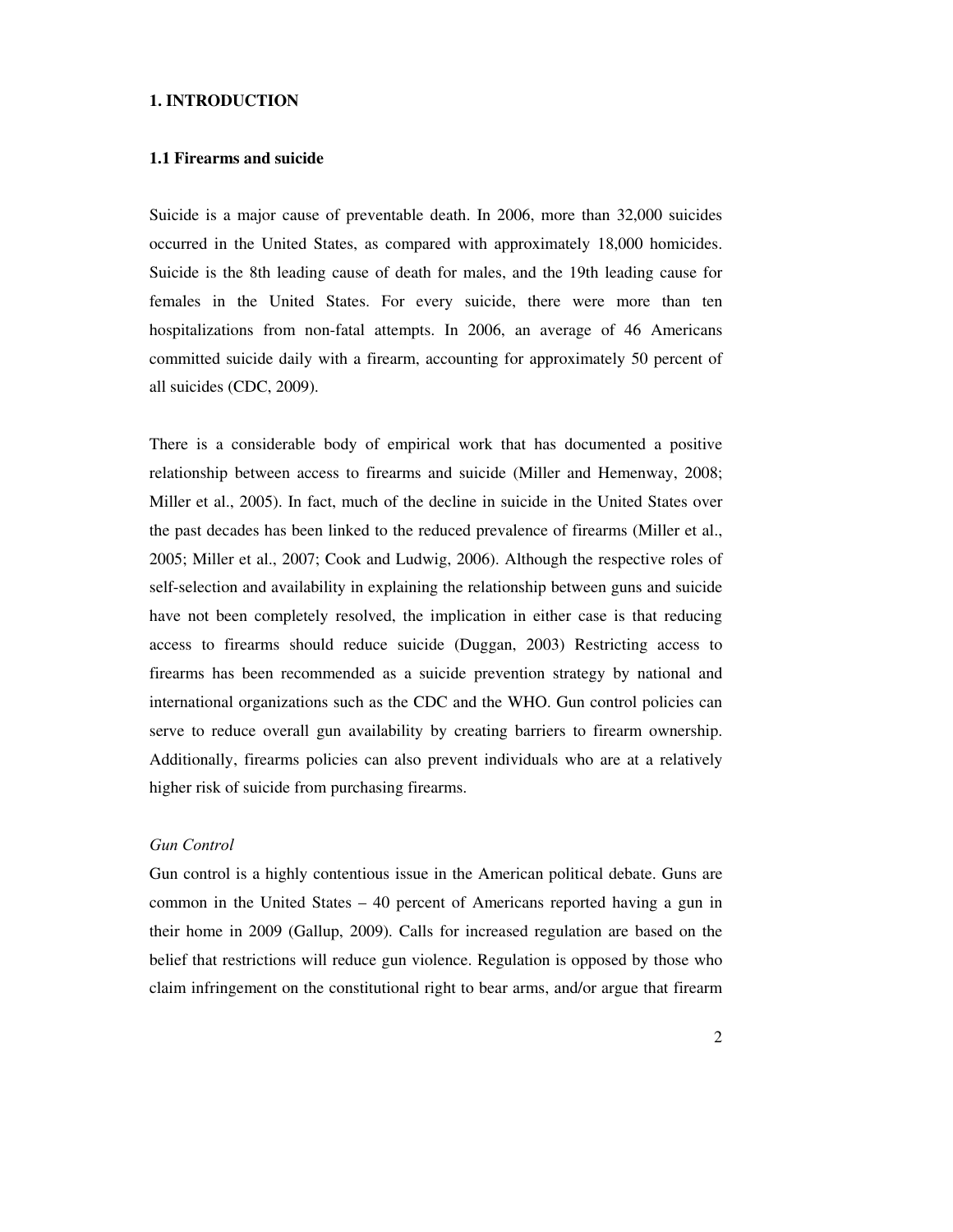ownership deters crime. In the academic literature, the efficacy of gun control in reducing violence has received considerable attention, although little consensus has emerged from the empirical work (Cook and Ludwig, 2006; Lott and Whitley, 2000; Kleck and Kates, 2001; Kleck, 2004).

The current era of gun control in the United States originated with the Brady Handgun Violence Prevention Act  $(1993)^1$ , more commonly known, as the Brady Bill. The Brady Bill established a federal requirement for a waiting period of up to five days before the transfer of a handgun to a purchaser. During this period, a background check is performed, which is intended to prohibit individuals with criminal backgrounds from purchasing firearms. The transfer of the handgun is completed whether or not the background check is finalized within the five-day period. The federal waiting period was phased out in 1998 with the development of the National Instant Criminal Background Check System (NICS), administered by the Federal Bureau of Investigation (FBI). Over time, many states have passed laws which matched or surpassed the federal minimums.

There are many different types of state firearm regulations. Some seek to establish general oversight over individuals owning firearms, and mainly consist of permit, registration, and/or license requirements, and bans on the purchase of firearms by minors. These laws also facilitate the tracing of firearms used in crimes to original purchasers. Other state laws seek to prevent gun trafficking and the use of firearms in crimes. These consist of bans on the sale of certain types of firearms, and restrictions on the number of firearms that can be sold to individuals. Restrictions on carrying concealed weapons serve a similar purpose. A number of laws are designed to prevent firearm ownership by individuals considered disproportionately likely to commit gun crimes. These laws include prohibitions on gun ownership by those with criminal histories, such as conviction for a felony, misdemeanor, or domestic violence offence, as well as those with a history of mental illness, and alcohol or drug problem, and minors. The requirement of a "cooling off" period of some specified period before the purchase can be completed is a measure designed to reduce the consequences of impulsive firearm purchases.

 1 The Gun Control Act (1968) was the first firearm act in the USA.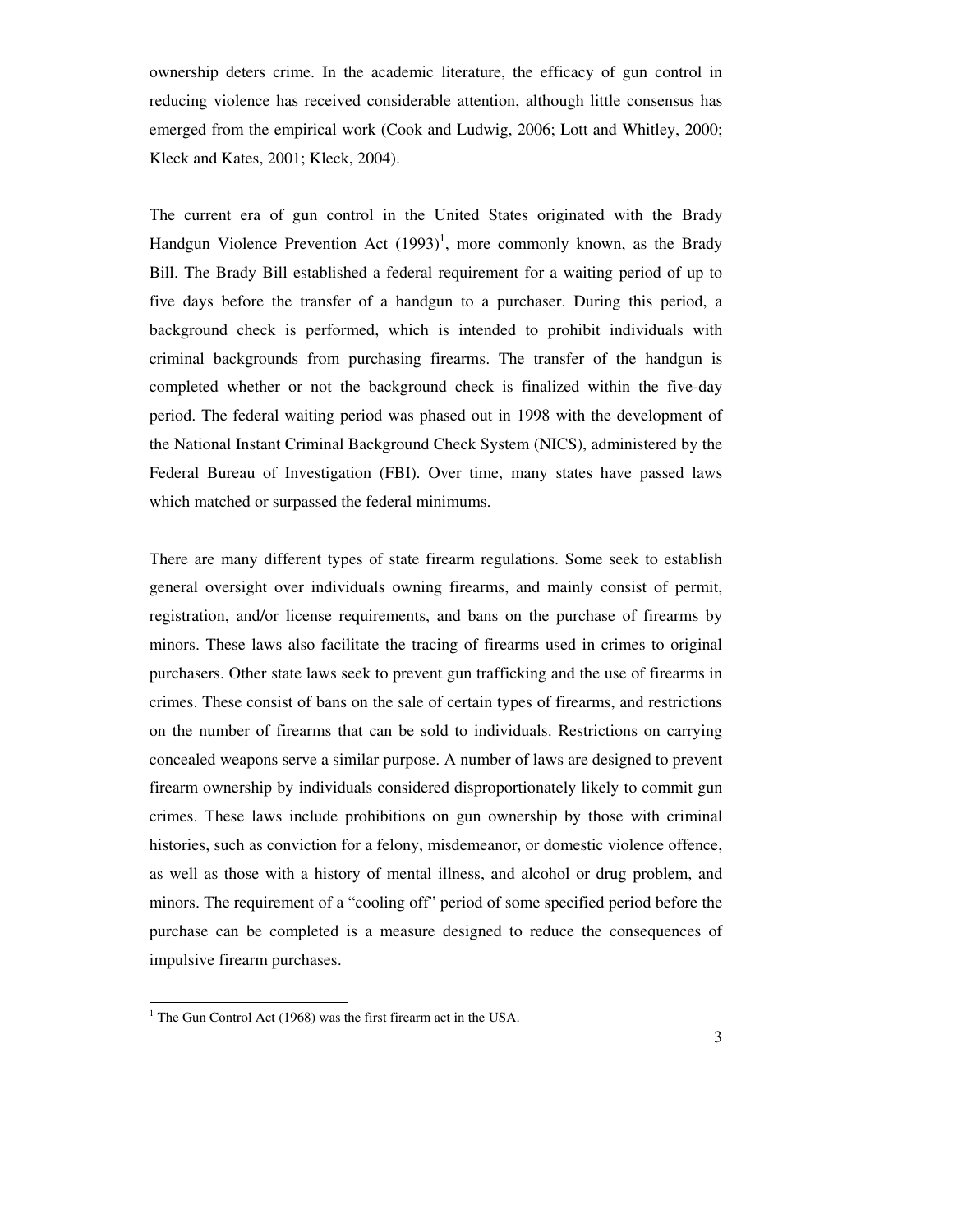There is considerable variation in the comprehensiveness of firearm regulation across U.S. states. Some states have almost no firearm regulation of their own. Forty-four states have a provision in their state constitutions similar to the Second Amendment of the Bill of Rights (the exceptions are California, Iowa, Maryland, Minnesota, New Jersey, and New York). Firearm license holders are subject to the firearm laws of the state in which they are carrying and not the laws of the state in which the permit was issued. Reciprocity between states may exist for certain licenses such as concealed carry permits. These are recognized on a state-by-state basis.

Some firearms regulations are more relevant to suicide prevention than others. Restrictions banning the purchase of guns by convicted felons, or laws banning the sale of "Saturday Night Specials", for example, have little obvious applicability to suicide. Yet other categories of restriction are potentially more salient, particularly those that reduce overall firearm availability. Permit requirements create barriers to gun ownership and may also serve to prevent impulsive purchases. The prohibition of purchases by minors serves a similar function. Some of the "prohibited persons" categories, such as those related to mental illness, a drug or alcohol problem, or history of domestic violence problems may theoretically be relevant to suicide prevention, but in all likelihood are not.<sup>2</sup> Mental illness is the single most important risk factor for suicide, and substance abuse and domestic violence are also risk factors. However, while the criteria for "prohibited persons" categories varies by state, they are generally based on fairly serious incidents, such as hospitalization against one's will or conviction records. Such bans are likely to identify only a fraction of the population with mental health, substance abuse, or domestic violence problems.

At the state level, the comprehensiveness of gun control laws tends to be correlated with firearm prevalence. The causality most likely runs in both directions, since restrictive gun control regimes reduce gun ownership, yet these laws are more likely to be passed in states where overall gun ownership rates are relatively low and the

 $\ddot{ }$ 

 $2<sup>2</sup>$  In some states, the alcohol regulation means that sale of firearms are prohibited to people who are intoxicated at the time they are trying to buy them, while in other states it refers to people with a documented alcohol problem. Indeed, in some states it covers both situations.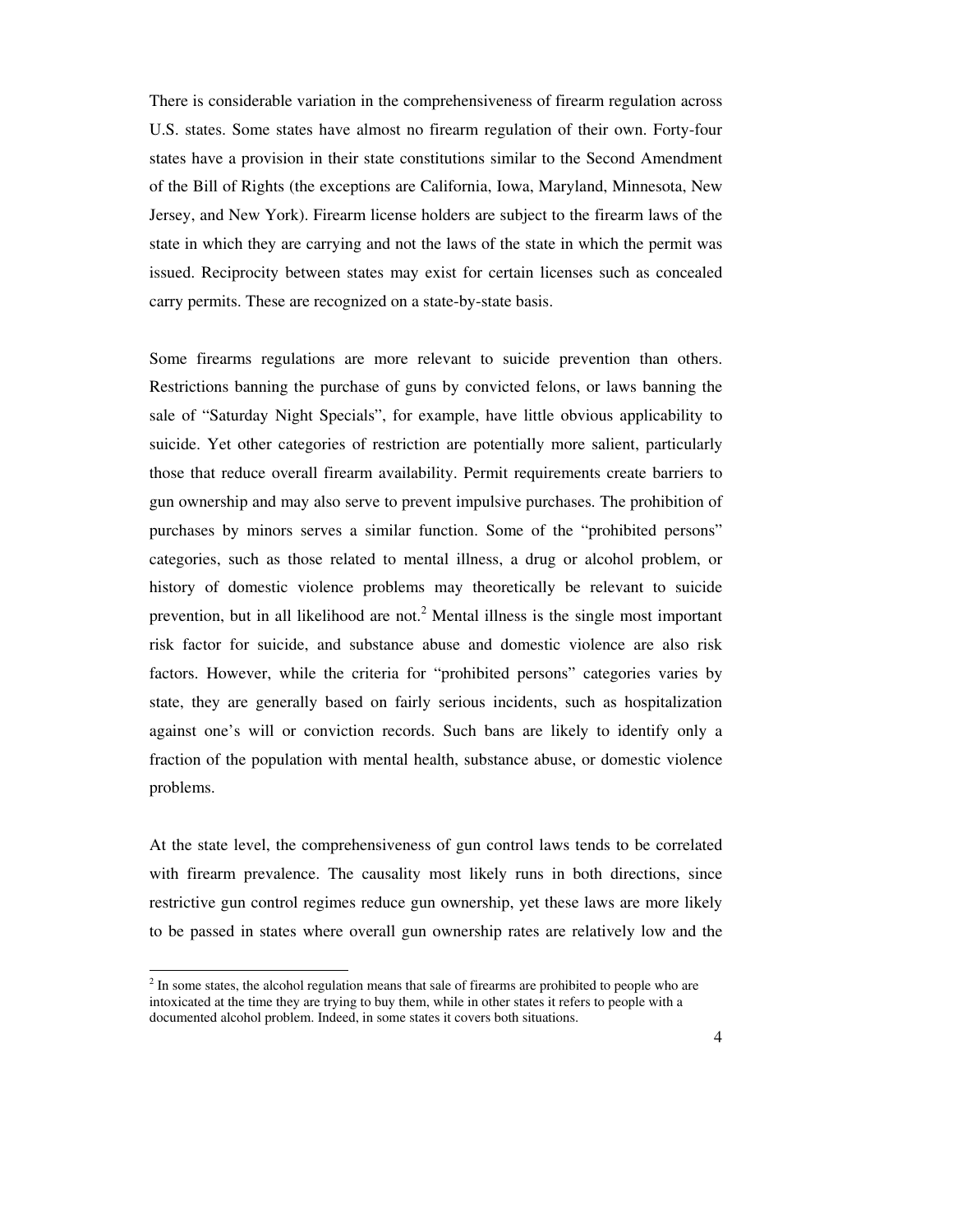population of gun rights advocates is relatively small. In general, Western and more rural states have fewer gun control restrictions and higher rates of gun ownership as compared with more urbanized states in the Northeast. These states also have significantly higher rates of suicide, particularly firearm suicide.

#### **1.2 Gun Control and Suicide**

The literature on gun control and suicide has in general found a negative relationship between firearm restrictions and suicide. However, most of these studies lack a strong design and are essentially pre- and post- comparisons (Killias et al., 2001). Lambert and Silva (1998) perform a literature review of studies in the United States and Canada and conclude that available information generally supports the notion that gun control can reduce suicide rates, particularly among males. Another review of gun control in the United States, framed within the context of historical and rational choice theory, covers attempts to curb firearm violence in that country and the success of such measures (Cook et al., 2001). A recently published analysis suggests that states where background checks are conducted locally have lower rates of firearm suicide and homicide (Sumner et al., 2008)

Several other studies find no empirical evidence in favor of a relationship between firearms regulations and suicide. However, one study has a weak design, while the other does not capture the most relevant types of firearms regulations. Price et al. (2004) use cross-sectional state data for 1999 to perform a simple partial correlation analysis between several types of gun control laws and suicide rates. Their results suggest that gun control laws were not significantly related to suicide in 1999, even after controlling for firearm prevalence. Rosengart et al. (2005) conduct a study of the relation between firearm regulations and homicides and suicides using state panel data over 1979–1998. They fail to uncover a statistically robust link between suicide rates and firearm regulations. However, most of the regulations they examined- such as bans on carrying concealed weapons, "junk gun" bans, and quantity sales restrictions are not particularly relevant to suicide.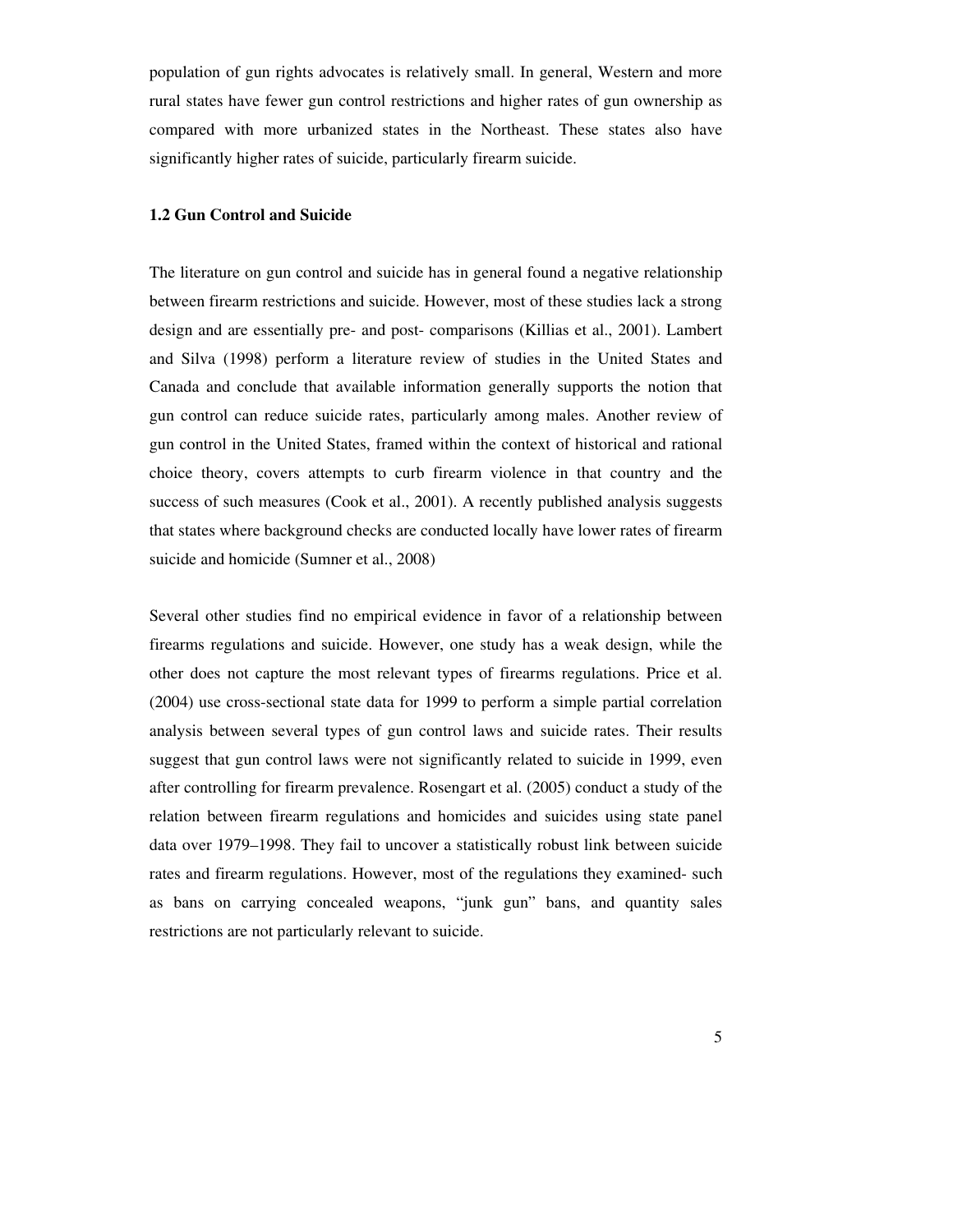Several studies in other countries where regulations restricted general access to firearms have found evidence of an effect on suicide. Cheung and Dewa (2005) examine the relationship between suicide and the implementation of new restrictions on firearms (Bill C-17), using time series data from Canada. They concluded that there was a relationship between means used by young people and the imposition of the restrictions. In the case of New Zealand, Beautrais et al. (2006) find that after the introduction of legislation restricting ownership and access to firearms, firearm suicides significantly decreased, particularly among the young. Ozanne-Smith et al. (2004) conclude that the implementation of a strong reform in New Zealand lowered firearms deaths, particularly suicides. An evaluation of the 1996 National Firearms Agreement (NFA) in Australia documents a decline in firearm suicides after the implementation of the agreement (Klieve et al., 2009). However, these findings may be confounded with an overall decline in gun ownership that preceded the NFA. Additionally, there was some evidence of increased suicides by hanging.

In Europe, a study of the E.U. countries as a group and the U.K. in particular has found that changes in firearm legislation have led to fewer firearm suicides (Kapusta et al., 2007; Hawton et al., 1998; Haw et al., 2004). An analysis of firearm legislation reforms enacted in 1997 in Austria also found a statistically strong effect on suicide rates (Wahlbeck and Mäkinen, 2008).

#### **2. EMPIRICAL MODEL AND DATA**

#### *2.1 Empirical model*

The basic model that motivates the empirical analysis is that firearm availability affects suicide rates, and that gun control affects firearm availability. Our hypothesis is that regulations such as permit requirements, which create overall barriers to gun ownership, are the most important way in which gun control may affect suicide. While it is possible that "prohibited persons" categories can affect the likelihood that certain persons at above average risk of suicide will obtain firearms, we believe that the actual measurement and enforcement of those categories will result in the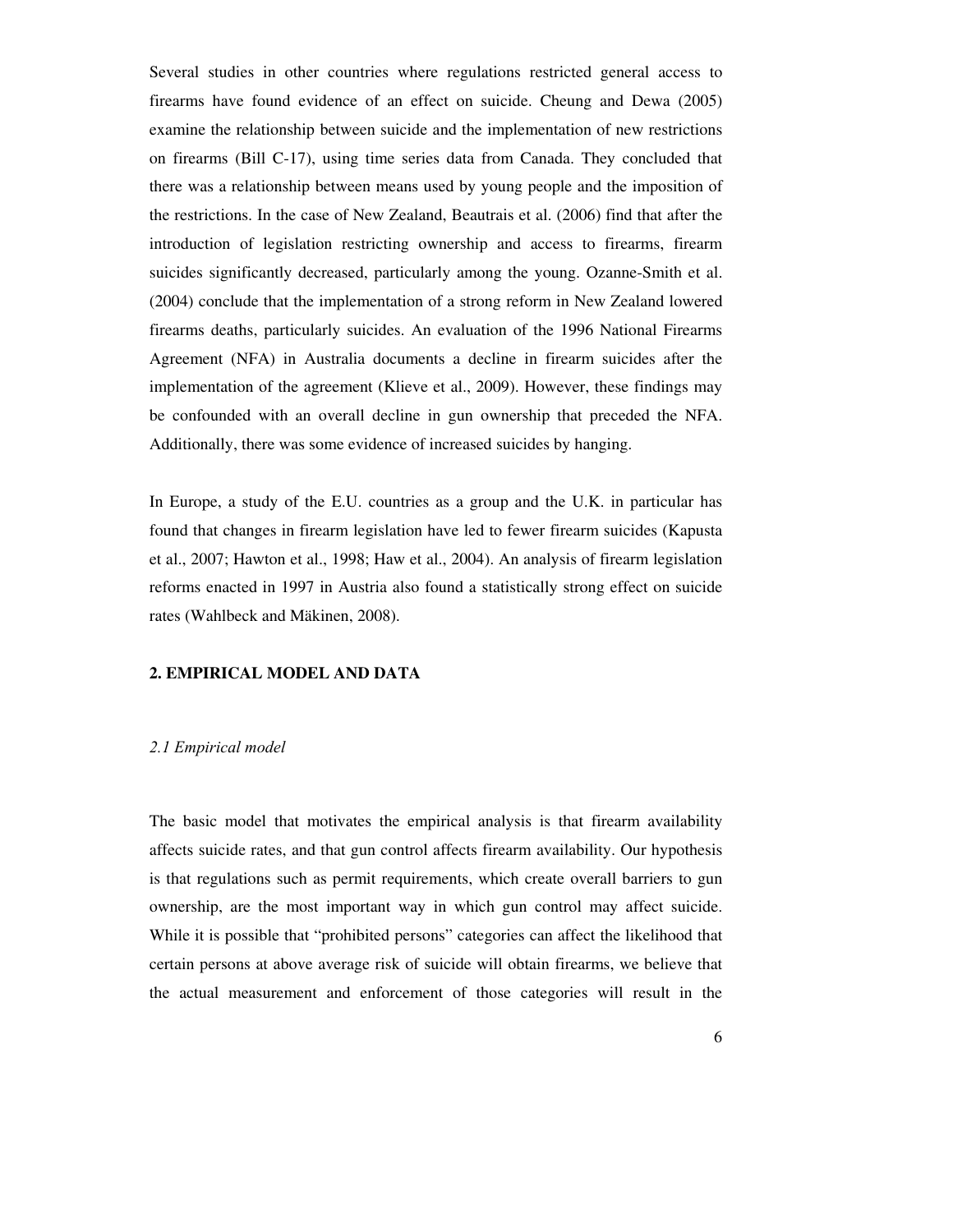prohibition of a relatively small proportion of people at risk. Firearms regulations designed to prevent gun trafficking or other criminal activity involving guns are not expected to influence suicide rates.

There are several potential complications to this simple model. The first is that of state variation in views towards guns is likely to affect both firearm prevalence and the comprehensiveness of gun control regulation. Additionally, views toward gun ownership evolve over time. Finally, there is the problem of the mismeasurement of gun ownership.

The basic model can be expressed with two equations:

$$
1. \quad S = \alpha + \beta G + \mu
$$

$$
2. \quad G=\delta - \Delta R + \Phi
$$

Where *S* is suicide, *G* is firearm prevalence, and *R* is firearms regulation. The reduced form is:

3. 
$$
S = \alpha + \beta \delta - \beta \Delta R + \beta \Phi + \mu
$$

The potential endogeneity of firearm prevalence with respect to gun control is reflected in the identifying equation,

4. 
$$
R = \omega + \eta G + \varphi
$$

However, *G* is not measured annually. For our main specification we estimate the reduced form equation (3), thereby assuming that  $\eta$  is zero. In an alternative specification, we instrument for *G* with the number of hunting licenses per capita, a statistic which is collected annually for all states.

For the main specification, the estimating equation is:

5. 
$$
S_{ijt} = f(Z_{jt}, X_{it}, \alpha_i, \lambda_t, \varepsilon_{it})
$$

where the subscript *i* indexes each age group with  $i = 15-24$ , 25-44, 45-64, and 65+, *j* indexes each state with *j*=1,…,50 and *t* indexes time period with *t* = 1995,…, 2004. Equation  $(5)$  specifies that the number of male suicides for age group *i* in state *j* during the year *t* is a function of laws regulating the possession of firearms  $(Z_{it})$ , other socioeconomic characteristics  $(X_{it})$ , state effects  $(a_i)$ , year effects  $(\lambda_t)$ , and  $\varepsilon$ <sub>*i*</sub> the classical error term. The sample contains 500 state-year observations. The sample period (1995-2004) was chosen because gun data before and after 1995 is not readily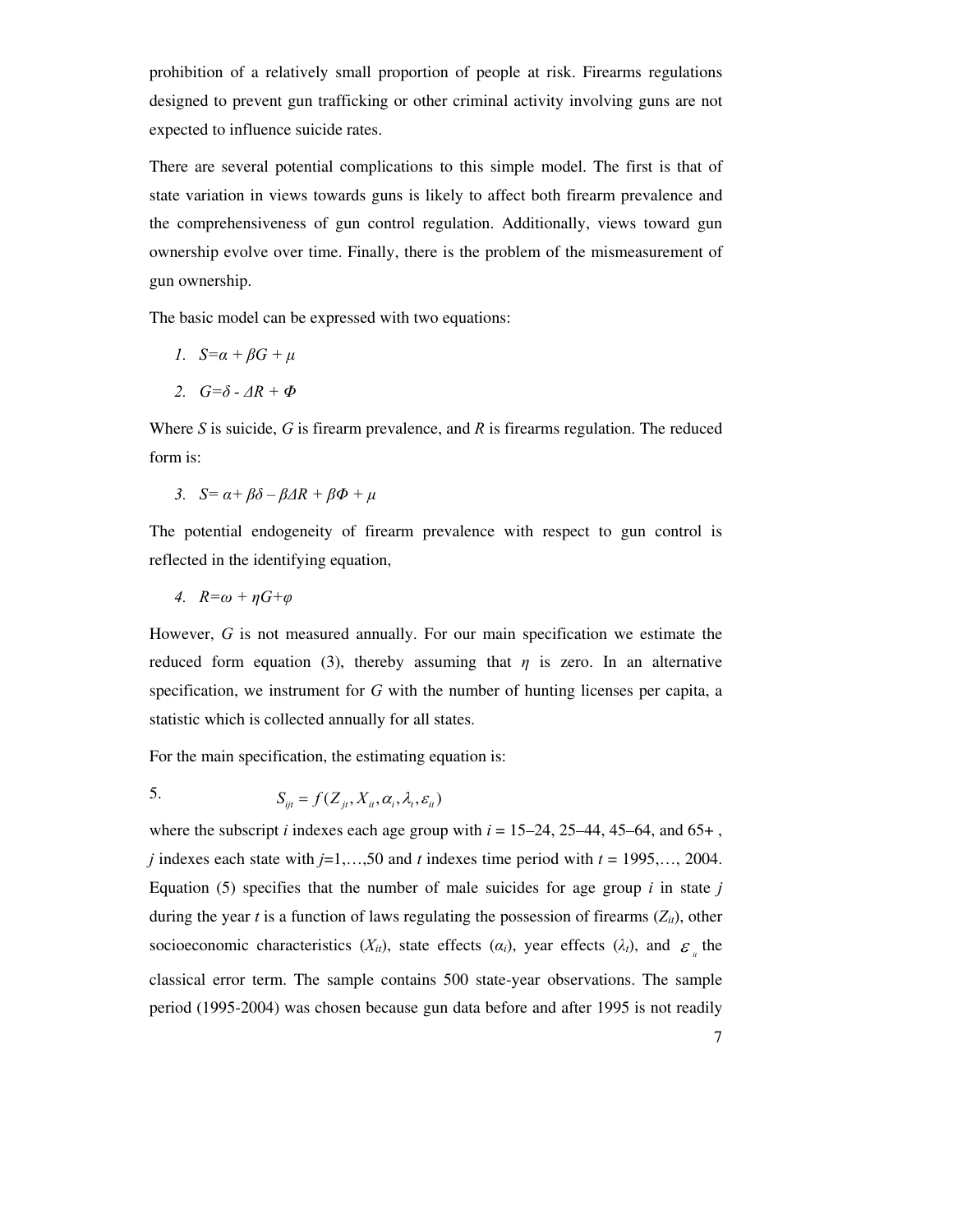comparable, and there are in fact relatively few state firearms regulations prior to 1995.

The dependent variable— male suicides by state, year and age group— violates the Poisson assumption that the conditional mean is equal to the conditional variance. Instead, the suicide data are overdispersed: the variance exceeds the mean. The overdispersion can cause a downward bias in the standard errors resulting from Poisson regression. To avoid such bias, we estimate a negative binomial model via maximum likelihood. The variance of the distribution is modeled as a quadratic function of the mean,  $E[Y_i] = \mu$ , so that  $\sigma^2 = \mu + \alpha \mu^2$ , where  $\alpha$  is the dispersion parameter (Cameron and Trivedi, 1998). In our case, the negative binomial model has a significantly better goodness of fit than the Poisson model. A likelihood ratio test of the negative binomial dispersion parameter leads to the conclusion that the Poisson distribution is inappropriate for the data. We do not use zero-inflated specifications since there is no excess of zeros in the dependent variable.

Each model includes the relevant population as a right hand side control variable to normalize by exposure. The specification includes fixed effects that account for unobserved heterogeneity across states. The fixed effects model is appropriate in this case given the almost complete population coverage by the sample (Kennedy, 1998, pp. 227) and it is likely that the omitted variables captured by the  $\alpha_i$  are correlated with some of the included covariates. Since nearly ninety percent of firearm suicides are committed by males, we have excluded females from the analysis (CDC, 2009). We estimate separate models for males of all ages and in four different age groups: 15–24, 25–44, 45–64, and 65 years and older.

We face several identification challenges. The first is that gun control regulations by state tend to change slowly, so there tends to be relatively little within-state year–onyear change. Further, once states adopt particular gun control regulations, they never remove them. For these reasons, it is not possible to analyze leads and lags, which would be a desirable robustness check. To maximize variation, we have created several indices of categories of gun control regulations, which are additive measures of individual measures.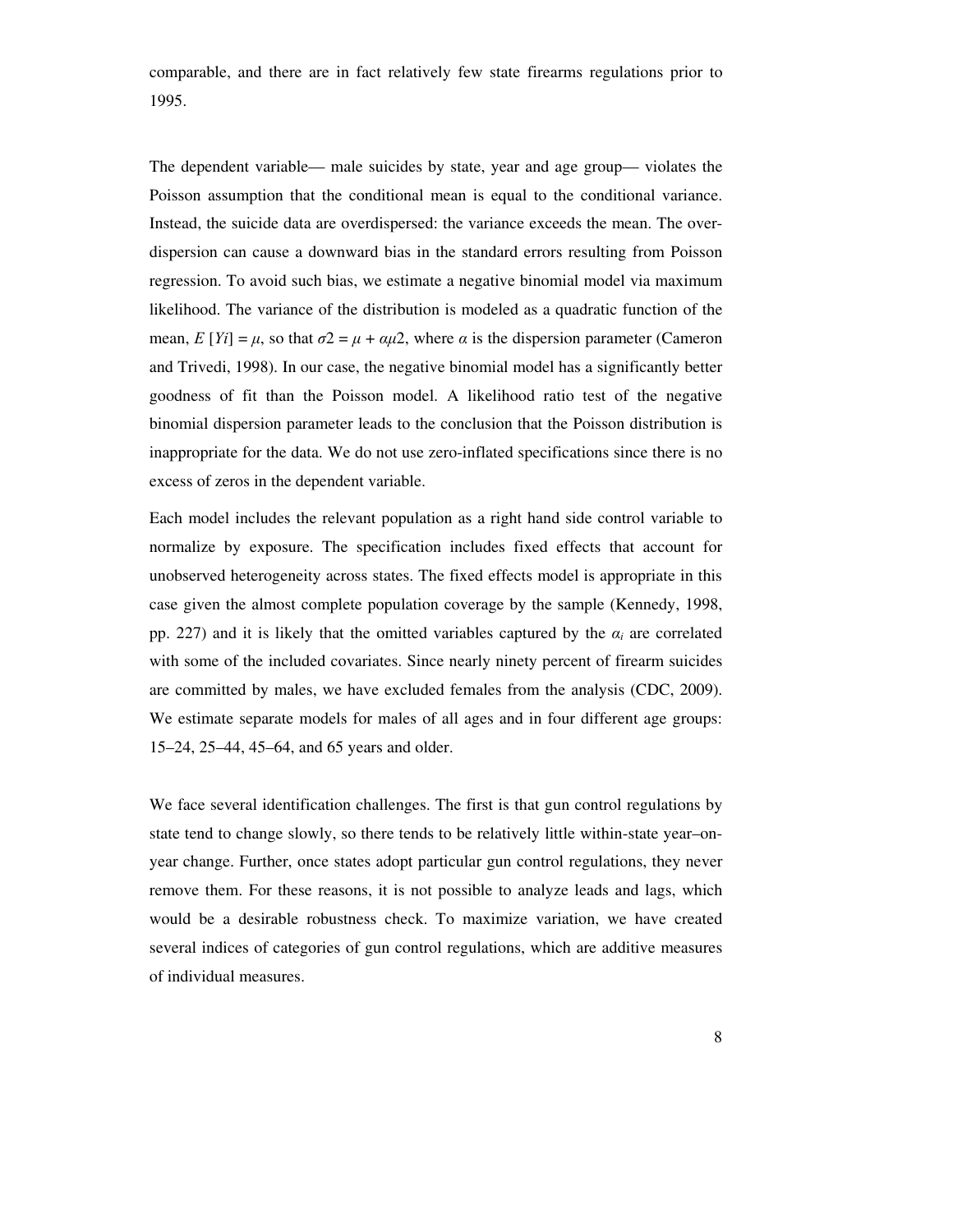#### *a. Dependent variable*

Data on the number of suicides in states over the period 1995–2004 come from the Centers for Disease Control (CDC). Deaths included in the study are those categorized as suicides according to the International Classification of Diseases (ICD). In 1999, there was a change in the classification system from ICD–9 to ICD– 10. In the case of suicide, this change in ICD version is thought to have a negligible effect on the classification of suicides. For 1995–98, suicide deaths were coded as E950–E959. Starting in 1999 and later, suicide deaths were coded as X60–X84, Y87.0, and U03.

Table 1 displays the age adjusted male suicide rates across US states for the year  $2004$ .<sup>3</sup> Reported suicide rates in the US vary considerably across states. The suicide rate in Nevada (30.2), for example, is nearly thrice that in New York (10.4). The District of Columbia is excluded, since it has essentially banned the possession of handguns.

| State                 | Deaths | <b>Population</b> | Rate |
|-----------------------|--------|-------------------|------|
| Alabama               | 444    | 2180516           | 20.6 |
| Alaska                | 118    | 341960            | 33.8 |
| Arizona               | 694    | 2875320           | 24.9 |
| Arkansas              | 291    | 1340696           | 22.0 |
| California            | 2546   | 17781851          | 15.2 |
| Colorado              | 611    | 2319950           | 26.6 |
| <b>Connecticut</b>    | 230    | 1690101           | 13.5 |
| <b>Delaware</b>       | 70     | 400799            | 17.2 |
| District of Columbia* | 27     | 273235            | 9.3  |
| Florida               | 1800   | 8483460           | 20.3 |
| Georgia               | 773    | 4386229           | 19.0 |
| Hawaii                | 90     | 627760            | 14.0 |
| Idaho                 | 191    | 699441            | 28.9 |
| <b>Illinois</b>       | 819    | 6225442           | 13.4 |

#### **Table 1. Age-adjusted male suicide rates, by state, 2004**

<sup>3</sup> We do not show average suicide rates over 1995-2004 because of the relative position of the states is basically unchanged during the study period.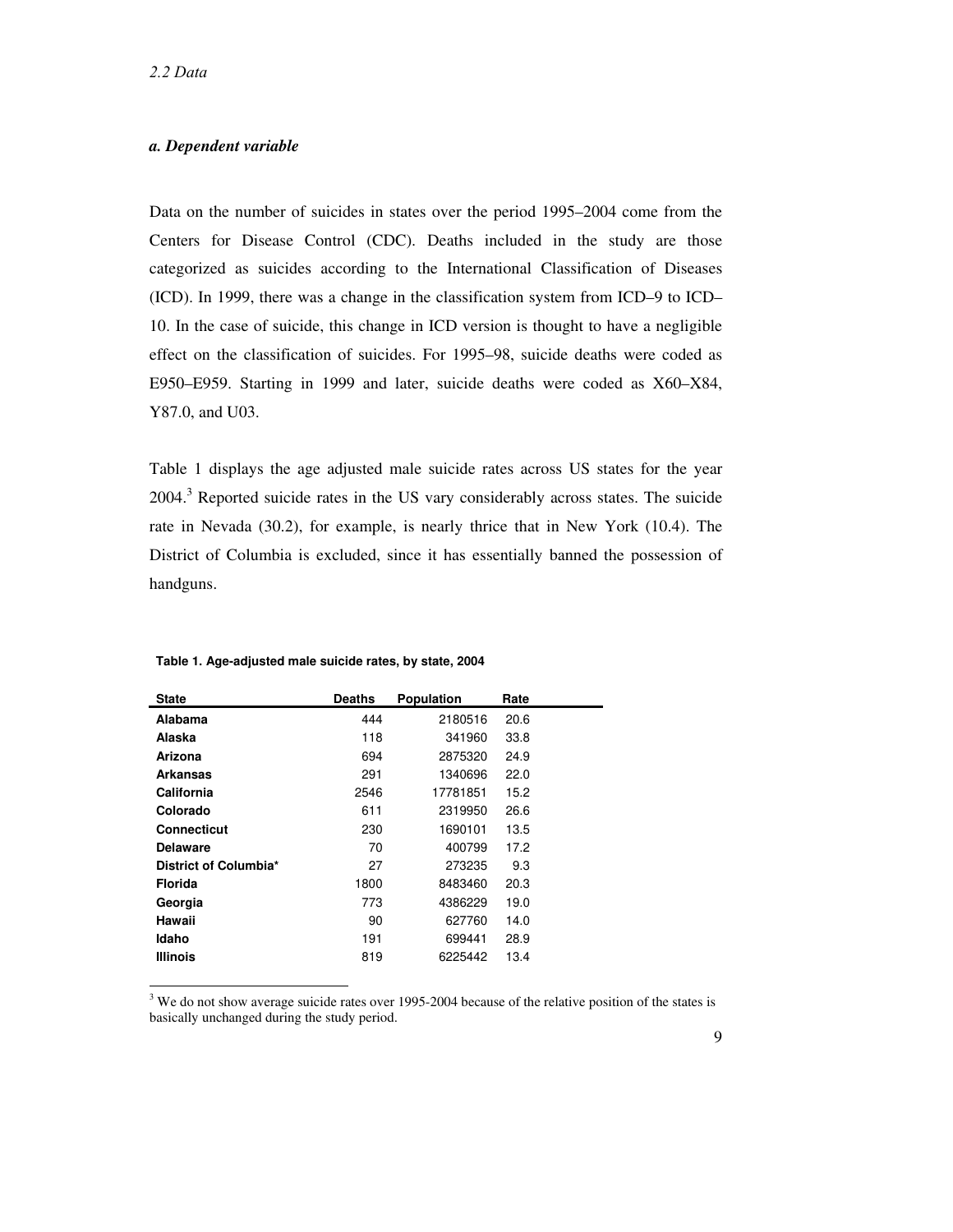| Indiana               | 563    | 3054027     | 18.9 |
|-----------------------|--------|-------------|------|
| lowa                  | 287    | 1448679     | 19.7 |
| Kansas                | 291    | 1351179     | 21.8 |
| Kentucky              | 464    | 2024358     | 22.9 |
| Louisiana             | 437    | 2176259     | 20.8 |
| <b>Maine</b>          | 137    | 637824      | 21.0 |
| Maryland              | 403    | 2675138     | 15.3 |
| <b>Massachusetts</b>  | 343    | 3114101     | 10.9 |
| Michigan              | 875    | 4960895     | 17.8 |
| Minnesota             | 427    | 2523241     | 16.8 |
| <b>Mississippi</b>    | 295    | 1395815     | 21.8 |
| <b>Missouri</b>       | 562    | 2799494     | 20.4 |
| <b>Montana</b>        | 142    | 462398      | 30.6 |
| <b>Nebraska</b>       | 132    | 861390      | 15.4 |
| <b>Nevada</b>         | 342    | 1181165     | 30.2 |
| <b>New Hampshire</b>  | 104    | 636504      | 16.4 |
| <b>New Jersey</b>     | 482    | 4202733     | 11.4 |
| <b>New Mexico</b>     | 291    | 931748      | 31.5 |
| <b>New York</b>       | 972    | 9335736     | 10.4 |
| <b>North Carolina</b> | 796    | 4170787     | 19.5 |
| <b>North Dakota</b>   | 63     | 318958      | 19.0 |
| Ohio                  | 1036   | 5570983     | 18.7 |
| <b>Oklahoma</b>       | 395    | 1731819     | 23.3 |
| Oregon                | 415    | 1775505     | 23.3 |
| Pennsylvania          | 1130   | 5981910     | 18.5 |
| <b>Rhode Island</b>   | 70     | 517179      | 13.1 |
| <b>South Carolina</b> | 391    | 2041647     | 19.4 |
| <b>South Dakota</b>   | 94     | 385163      | 24.7 |
| Tennessee             | 627    | 2880226     | 22.0 |
| Texas                 | 1803   | 11163013    | 17.4 |
| Utah                  | 310    | 1227347     | 28.4 |
| Vermont               | 77     | 303996      | 24.7 |
| Virginia              | 657    | 3651909     | 18.6 |
| Washington            | 639    | 3073759     | 21.4 |
| West Virginia         | 236    | 880805      | 26.4 |
| Wisconsin             | 507    | 2732268     | 18.4 |
| Wyoming               | 67     | 253954      | 27.5 |
| <b>United States</b>  | 25,566 | 144,060,672 | 18.0 |

Note: \*The District of Columbia is excluded from the remainder of the analysis because it had virtually outlawed the possession of guns during the study period**.** 

### *b. Independent variables*

#### *Firearms regulations*

In order to maximize variation across states and over time in the measure of gun control, we created three additive indices that reflect different intensities of firearms regulations. The first index ––arguably is the most important in terms of suicide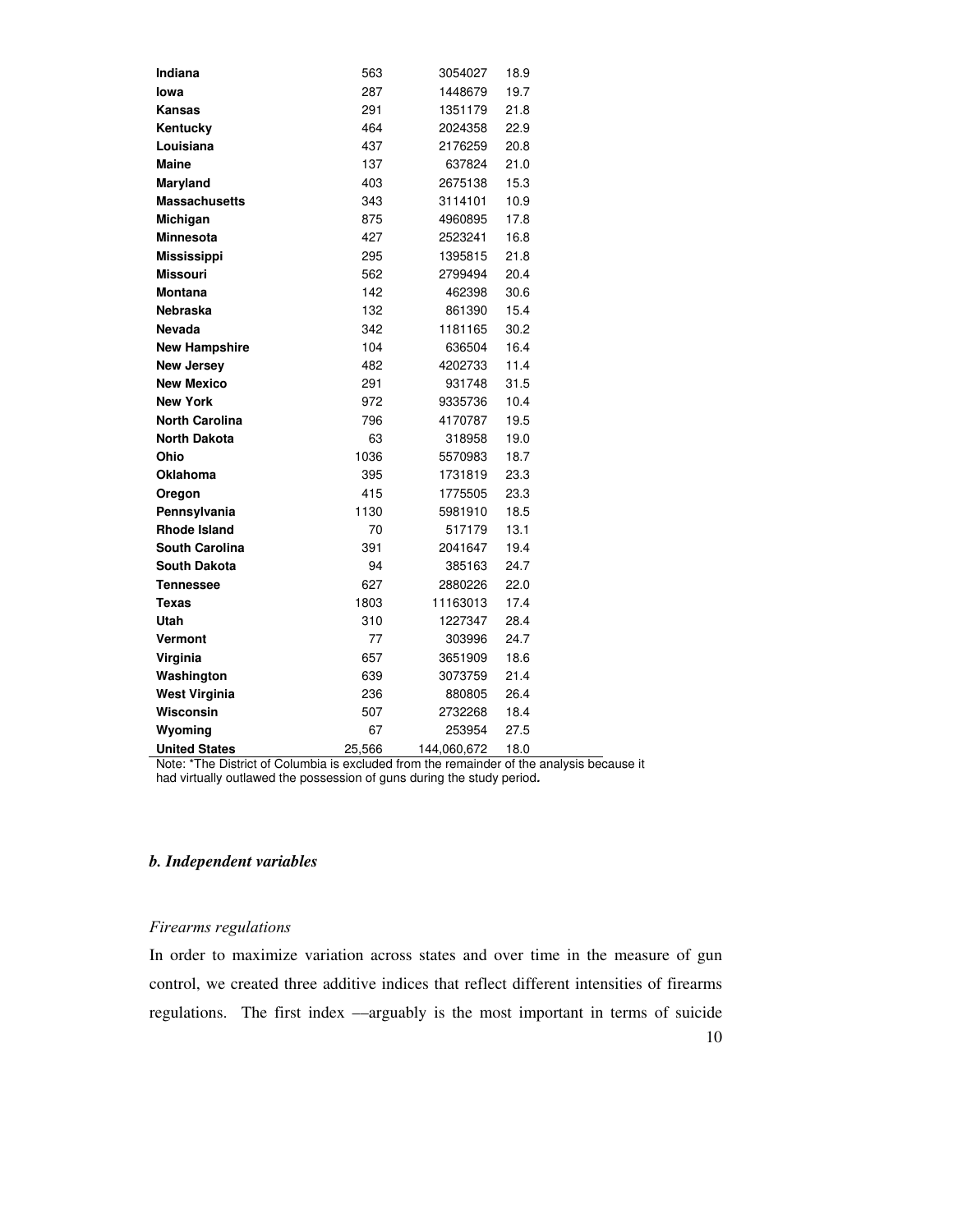prevention–– measures general prohibitions. It is the sum of two indicator variables reflecting the presence of permit requirements and on firearm, purchases by minors. This index thus varies between 0 and 2.

The second index measures prohibitions based on behavioral problems, some of which have been identified as risk factors for suicide, but which are not likely to actually affect suicide. This index is the sum of five indicators variables reflecting the presence of bans on persons with mental health, alcohol, or drug problems, as well as prohibitions on those with prior convictions for misdemeanors and domestic violence offenses.

Our third and last index captures four types of prohibitions reflecting criminal concerns. We include this variable primarily as a robustness check, since the prohibitions captured are least likely to affect suicide. The index, varying between 0 and 4, is the sum of indicator variables measuring the presence of prohibitions against "aliens"<sup>4</sup>, convicted felons, fugitives from justice, and those who committed serious offenses as juveniles.

#### *Gun ownership*

Given the relationship between firearm regulations and firearm prevalence, as well as that between firearm prevalence and suicide, it is necessary to control for gun ownership in the alternative specification. Gun ownership is available every several years from the CDC's Behavioral Risk Factor Surveillance System, but there is no annual data at the state level, and the available data only dates back to 2001. The most commonly used proxies for gun ownership are the proportion of homicides and the proportion of suicides committed with firearms (see, Lester, 1987; Lester, 1989; Hemenway et al., 2001; Miller et al., 2002; Shenassa et al., 2006; Azrael et al., 2004). These variables are combined to create an index called Cook's index. However, given that the dependent variable for this analysis is the total number of suicides, it was felt that this proxy was inappropriate. As an alternative, the number of hunting licenses per capita from the Fish and Wild Life Service<sup>5</sup> was used as a control for gun

 $\ddot{ }$ 

<sup>&</sup>lt;sup>4</sup> In some states, this prohibition refers to undocumented immigrants, while in others to individuals who have "forsaken their allegiance to the United States."

<sup>5</sup> www.fws.gov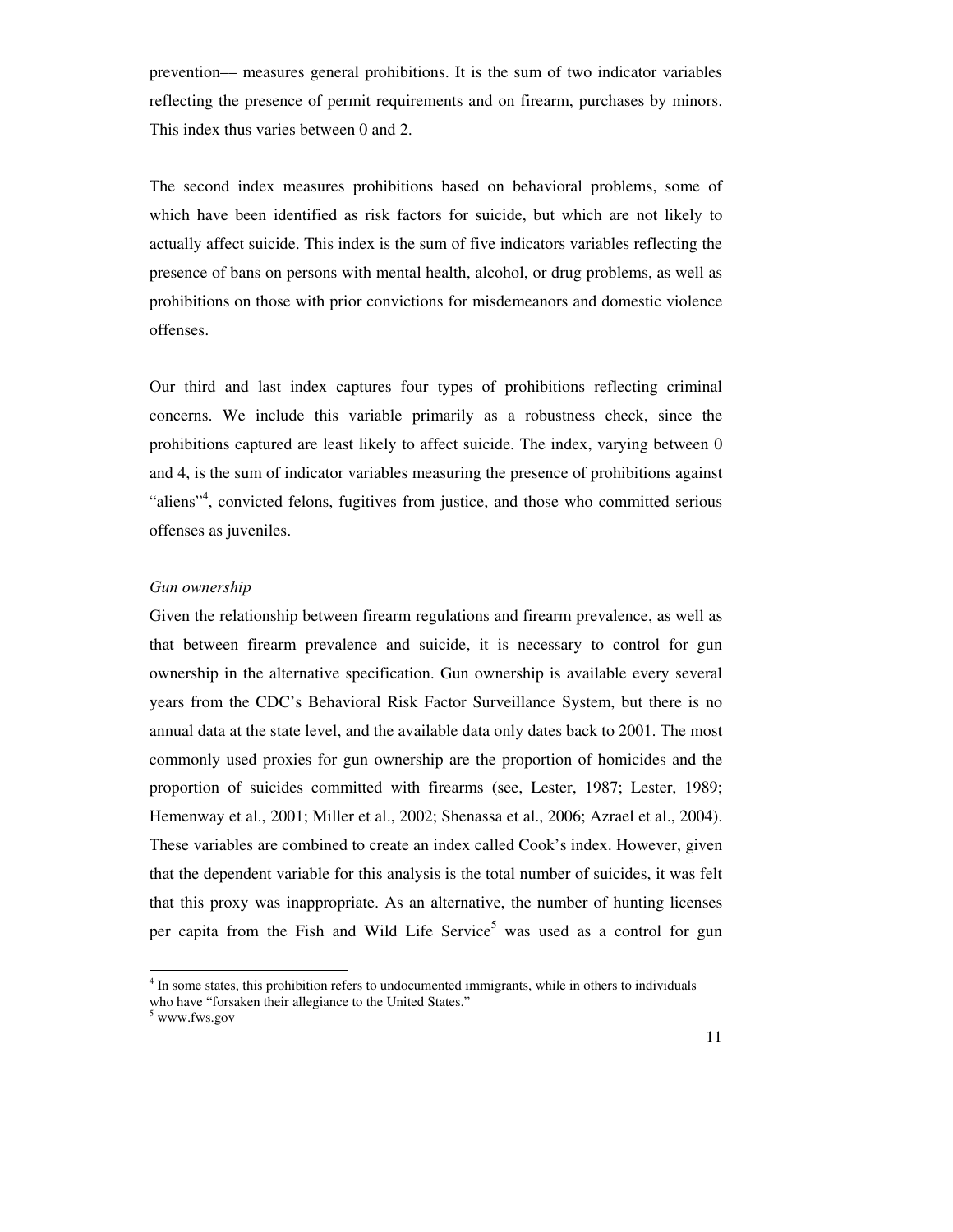ownership<sup>6</sup>. Hunting licenses per capita and firearm suicides as a proportion of suicides were highly correlated  $(r=0.74, p-value < 0.05)$ . Data on state gun regulations was obtained from the Bureau of Justice Statistics.<sup>7</sup>

Data on state personal income (*income*) were obtained from the Bureau of Economic Analysis and deflated by the consumer price index (CPI) extracted from the Bureau of Labor Statistics (BLS). Unemployment rates (*unemployment*) also come from the BLS. Data on per capita ethanol consumption of beer (*beer*), an estimate for the amount of pure ethanol consumption per capita, was extracted from the NIIA Surveillance Reports. Alcohol consumption and economic conditions have been linked to suicide in a number of population level studies (Yang, 1992; Markowitz et al., 2003) The percentage of people over 65 (*psh65*) years of age and the proportion of the population which is non-Hispanic white (*white*) were obtained from the US Census Bureau (2007). Table 2 reports summary statistics for the variables used in regressions.

| <b>Variables</b>                  | $\mathbb N$ | Mean   | Std. Dev. | Min              | <b>Max</b>   |                                |
|-----------------------------------|-------------|--------|-----------|------------------|--------------|--------------------------------|
| Dependent variables:              |             |        |           |                  |              |                                |
| Male suicides, total              | 500         | 484.09 | 476.87    | 49               | 2939         |                                |
| Male suicide, ages 15-24          | 500         | 70.95  | 62.67     | 3                | 421          |                                |
| Male suicide, ages 25-44          | 500         | 191.06 | 181.23    | 18               | 1191         |                                |
| Male suicide, ages 45-64          | 500         | 134.20 | 134.80    | 7                | 831          |                                |
| Male suicide, ages $> 65$         | 500         | 93.36  | 102.79    | 1                | 575          |                                |
| Socioeconomic variables:          |             |        |           |                  |              |                                |
| Percent with bachelor's degree    | 500         | 24.65  | 4.67      | 12.70            | 38.70        |                                |
| Real per capita income (log)      | 500         | 10.20  | 0.15      | 9.82             | 10.65f       | Con formato: Italiano (Italia) |
| <b>Unemployment</b> rate          | 500         | 4.81   | 1.17      | 2.20             | 8.20         |                                |
| Beer consumption per capita       | 500         | 1.27   | 0.20      | 0.73             | 1.91         |                                |
| Percent non white                 | 500         | 0.78   | 0.15      | 0.26             | 0.99         |                                |
| Percent 65 years or older         | 500         | 0.14   | 0.11      | 0.05             | 1.34         |                                |
| Gun supply:                       |             |        |           |                  |              |                                |
| Hunting licenses per capita       | 500         | 0.087  | 0.071     | 0.007            | 0.340        |                                |
| Firearm regulation:               |             |        |           |                  |              |                                |
| General prohibitions(1)           |             |        |           |                  |              |                                |
| <b>Permit requirements</b>        | 500         | 0.22   | 0.41      | $\boldsymbol{0}$ | 1            |                                |
| Ban on purchase by minors         | 500         | 0.68   | 0.47      | 0                | $\mathbf{1}$ |                                |
| <b>General prohibitions index</b> | 500         | 0.90   | 0.63      | $\boldsymbol{0}$ | 2            |                                |

#### **Table 2. Summary statistics**

 $\overline{\phantom{a}}$ 

 6 The model was also estimated using the firearm suicide proxy, and results were very similar. We do not report them here for brevity.

<sup>7</sup> http://www.ojp.usdoj.gov/bjs/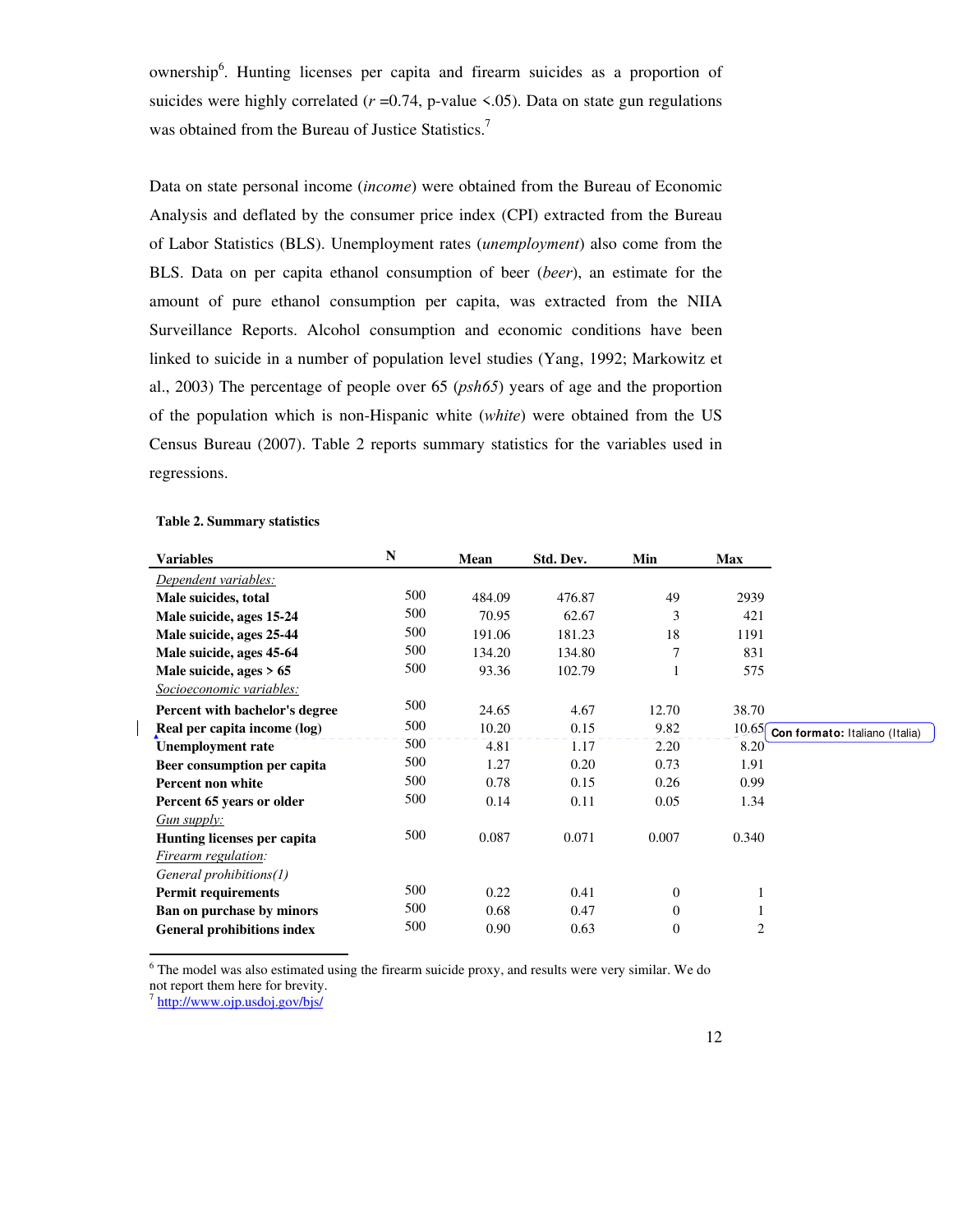| Behavioral prohibitions(2)           |     |      |      |          |  |
|--------------------------------------|-----|------|------|----------|--|
| <b>Mental health problem</b>         | 500 | 0.47 | 0.50 | $\Omega$ |  |
| Alcohol problem                      | 500 | 0.34 | 0.47 | $\Omega$ |  |
| Drug problem                         | 500 | 0.41 | 0.49 | $\Omega$ |  |
| <b>Misdemeanor conviction</b>        | 500 | 0.36 | 0.48 | $\Omega$ |  |
| <b>Domestic violence conviction</b>  | 500 | 0.29 | 0.45 | $\theta$ |  |
| <b>Behavioral prohibitions index</b> | 500 | 1.87 | 1.70 | $\Omega$ |  |
| Criminal prohibitions(3)             |     |      |      |          |  |
| Alien                                | 500 | 0.15 | 0.36 | $\Omega$ |  |
| Felony                               | 500 | 0.73 | 0.45 | $\Omega$ |  |
| Juvenile offense                     | 500 | 0.41 | 0.49 | $\Omega$ |  |
| <b>Fugitive</b>                      | 500 | 0.17 | 0.38 | $\Omega$ |  |
| <b>Criminal prohibitions index</b>   | 500 | 1.46 | 1.11 | 0        |  |

### **3. RESULTS**

The regression results are reported in Table 3. The estimations include year and individual state specific effects which are statistically significant in all regression models. All coefficients have been put on an exponential scale; thus the parameters (*β*) obtained from the negative binomial regression should be interpreted as incidence rate ratios (henceforth, IRR). The IRR are obtained by exponentiation of the regression coefficients, that is, exp (*β*). The expression 100\*(exp (*β*)-1) is the percentage change in the incidence or risk of suicide mortality for each unit increase in the independent variable.

#### **Table 3: Results of Negative Binomial Regression, all males, 1995-2004 (N=500).**

#### **Dependent variable is number of male suicides, exposure variable is male population**

|                                                 | Model 1               | Model 2                         |              | Model 3                 |       | Model 4                                                          |       | Model 5                    |       | Model 6                  |  |
|-------------------------------------------------|-----------------------|---------------------------------|--------------|-------------------------|-------|------------------------------------------------------------------|-------|----------------------------|-------|--------------------------|--|
|                                                 | Fixed effects<br>only | Socio-<br>economic<br>variables |              | General<br>Prohibitions |       | General<br>prohibitions<br>and hunting<br>licenses per<br>capita |       | Behavioral<br>prohibitions |       | Criminal<br>prohibition: |  |
| <b>State Fixed Effects</b>                      | X                     | X                               |              | X                       |       | X                                                                |       | X                          |       | X                        |  |
| <b>Year Fixed Effects</b><br><b>High School</b> | X                     | X                               |              | X                       |       | X                                                                |       | X                          |       | X                        |  |
| graduates $(\%)$                                |                       | 0.9985                          |              | 0.9991                  |       | 0.9991                                                           |       | 0.9986                     |       | 0.9984                   |  |
|                                                 |                       | [0.0017]                        |              | [0.0017]                |       | [0.0017]                                                         |       | [0.0016]                   |       | [0.0017]                 |  |
| <b>Beer consumption</b>                         |                       | 1,1067                          |              | 1.1022                  |       | 1.1021                                                           |       | 1.1184                     |       | 1.0988                   |  |
| $\bullet$                                       |                       | [0.1062]                        |              | [0.1039]                |       | [0.1037]                                                         |       | [0.1012]                   |       | [0.1011]                 |  |
| Unemployment rate                               |                       | 1.0181                          | $\star\star$ | 1.0185                  | $***$ | 1.0185                                                           | $***$ | 1.0165                     | $***$ | 1.0179                   |  |
|                                                 |                       | [0.0075]                        |              | [0.0076]                |       | [0.0075]                                                         |       | [0.0074]                   |       | [0.0073]                 |  |
|                                                 |                       |                                 |              |                         |       |                                                                  |       | 13                         |       |                          |  |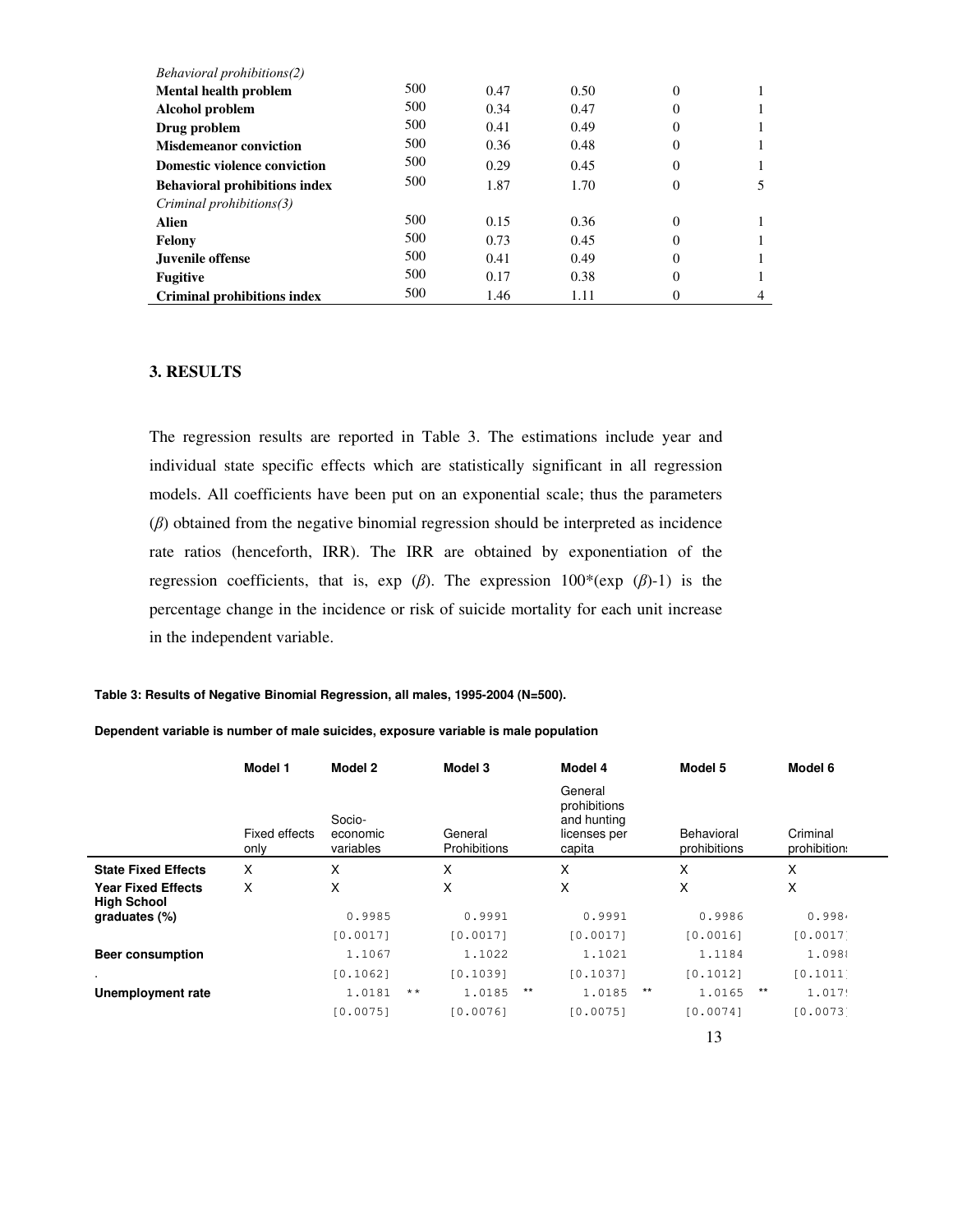| Log of median HH             |           |           |       |           |       |           |       |           |         |            |  |
|------------------------------|-----------|-----------|-------|-----------|-------|-----------|-------|-----------|---------|------------|--|
| income                       |           | 0.6394    | $***$ | 0.6433    | $***$ | 0.6428    | $***$ | 0.6376    | $***$   | 0.637!     |  |
|                              |           | [0.1424]  |       | [0.1418]  |       | [0.1429]  |       | [0.1338]  |         | [0.1435]   |  |
| <b>Percent White</b>         |           | 3.5333    | $***$ | 3.5115    | $***$ | 3.5152    | $***$ | 3.3638    | $***$   | 3.5250     |  |
|                              |           | [1.5326]  |       | [1.5247]  |       | [1.5171]  |       | [0.0145]  |         | $[1.5327]$ |  |
| Percent $> 65$ years         |           | 1.1245    | $***$ | 1.1232    | $***$ | 1.1232    | $***$ | 1.1166    | $***$   | 1.126.     |  |
|                              |           | [0.0147]  |       | [0.0153]  |       | [0.0153]  |       | [0.0145]  |         | [0.0157]   |  |
| <b>General prohibitions</b>  |           |           |       |           |       |           |       |           |         |            |  |
| (1)                          |           |           |       | 0.9440    | $***$ | 0.9438    | $***$ |           |         |            |  |
|                              |           |           |       | [0.0093]  |       | [0.0099]  |       |           |         |            |  |
| <b>Behavioral</b>            |           |           |       |           |       |           |       |           |         |            |  |
| prohibitions index (2)       |           |           |       |           |       |           |       | 0.9946    | $\star$ |            |  |
|                              |           |           |       |           |       |           |       | [0.0030]  |         |            |  |
| <b>Criminal prohibitions</b> |           |           |       |           |       |           |       |           |         |            |  |
| index $(3)$                  |           |           |       |           |       |           |       |           |         | 1.003!     |  |
|                              |           |           |       |           |       |           |       |           |         | [0.0068]   |  |
| <b>Hunting Licenses Per</b>  |           |           |       |           |       |           |       |           |         |            |  |
| Capita                       |           |           |       |           |       | 0.9692    |       |           |         |            |  |
|                              |           |           |       |           |       | [0.4548]  |       |           |         |            |  |
| Log likelihood               | $-2228.3$ | $-2199.2$ |       |           |       | $-2199.1$ |       | $-2199.1$ |         | $-2200$ .  |  |
| Ln alpha                     | $-7.0532$ | $-7.6410$ |       | $-7.6475$ |       | $-7.6477$ |       | $-7.6692$ |         | $-7.659'$  |  |

Notes:

(1) General prohibitions index: permit requirement, ban on purchase by minor. Range 0-2

(2) Behavioral prohibitions index: mental health, alcohol problems (or intoxication), drug problems, domestic violence conviction, misdemeanor conviction. Range: 0-5

(3) Criminal prohibitions index: alien, prior felony conviction, fugitive from justice, serious offense as a juvenile. Range:0-4

District of Columbia is excluded.

(4) Standard errors in brackets. Constant term included but not reported.

 $* = p < .10$ 

\*\* p<.05

\*\*\*p<.01

The first two models show the effects of fixed state and year effects (Model 1), and the fixed effects in addition to a set of socio-demographic variables namely education, income, alcohol consumption, the proportion of the population over age 65, and the proportion of non-Hispanic white population (Model 2).

Model 3 introduces the index of general prohibitions – namely gun control regulations which affect the largest number of people and which create general barriers to entry. We find the general prohibition index to be statistically significant, both individually and when we include our proxy for gun prevalence, hunting licenses per capita, which enters insignificantly (Model 4).

The next model includes the second index of gun control measures, which aims to capture firearm restrictions based on, behavioral issues such as a history of mental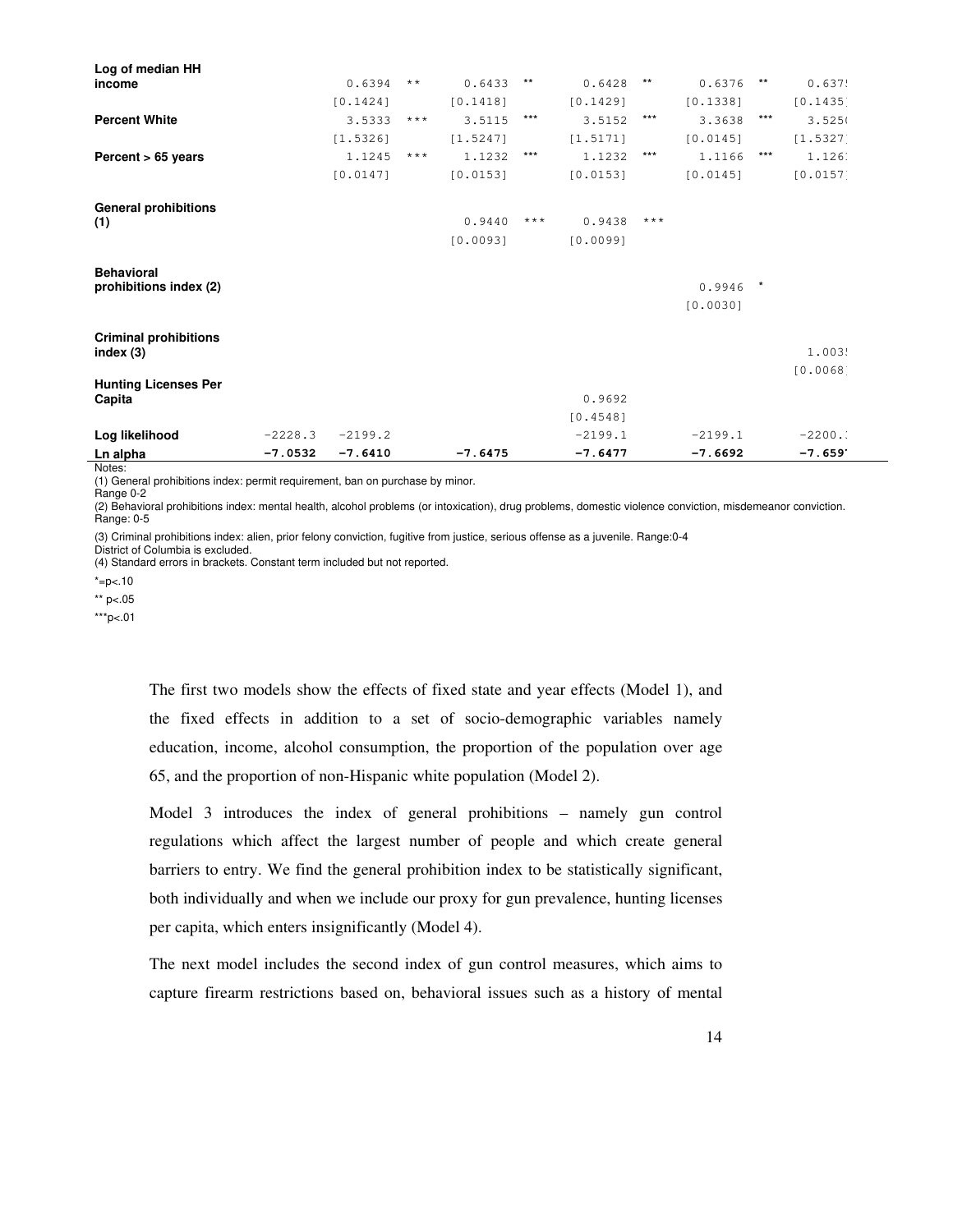health or alcohol/drug problems. While significant, the IRR is 0.9946 in this model compared to 0.9440 in Model 3 that includes the general prohibition index; and the coefficient is only significant at the 10 percent level. Model 6 includes our last index, which captures gun control measures that are least unlikely to affect suicide. They are designed rather to prevent criminal behavior. As expected, this variable does not enter with a statistically significant coefficient.

Table 4 shows the effects of individual state level firearm restrictions on the phenomenon of the suicide for particular age groups. In all models, we control for gun prevalence with the number of hunting licenses per capita, and include the standard covariates. We find that gun control measures do not affect all age groups identically. For instance, a ban on firearm purchases by minors affects suicides particularly among younger males, while restrictions on permits and waiting period requirements have a more deterrent effect on for older males. Among behavior related prohibitions that based on a history of mental illness prohibition is only significant for males aged 25-44 years, and that against alcohol abusers only matters for 65 + males. The drug and misdemeanor conviction bans do not enter significantly for any of the age groups, and the prohibition linked to a history of domestic violence only affects suicides among the middle aged. None of the criminal prohibitions enter significantly for specific age groups, and are therefore omitted.

#### **Table 4: Selected gun control measures, males by age, 1995- 2004 (N=500).**

|                                | Model 1               |                       | Model 2  |                       | Model 3  | Model 4     |          |       |  |
|--------------------------------|-----------------------|-----------------------|----------|-----------------------|----------|-------------|----------|-------|--|
|                                | Males 15-<br>24 years | Males 25-<br>44 years |          | Males 45-<br>64 years |          | Males $65+$ |          |       |  |
| <b>General prohibitions</b>    |                       |                       |          |                       |          |             |          |       |  |
| <b>Permit requirement</b>      | 1.2043                | $***$                 | 0.9741   |                       | 0.8601   | $***$       | 0.8518   | $***$ |  |
| $\blacksquare$                 | [0.0343]              |                       | [0.0188] |                       | [0.0208] |             | [0.0222] |       |  |
| Ban on minor purchase          | 0.8715                | $\star$               | 0.8647   | $***$                 | 0.9867   |             | 1.0304   |       |  |
|                                | [0.0679]              |                       | [0.0183] |                       | [0.0817] |             | [0.0756] |       |  |
| <b>Behavioral prohibitions</b> |                       |                       |          |                       |          |             |          |       |  |
| <b>Mental health</b>           | 0.9949                |                       | 0.9657   | ***                   | 0.9948   |             | 1.0435   |       |  |
| $\blacksquare$                 | [0.0245]              |                       | [0.0111] |                       | 10.02121 |             | [0.0246] |       |  |
| <b>Alcohol</b>                 | 1.0015                |                       | 1.0085   |                       | 0.9916   |             | 0.9437   | $***$ |  |
| $\cdot$                        | [0.0199]              |                       | [0.0168] |                       | [0.0196] |             | [0.0166] |       |  |

**Dependent variable is number of male suicides, exposure variable is male population, within age groups**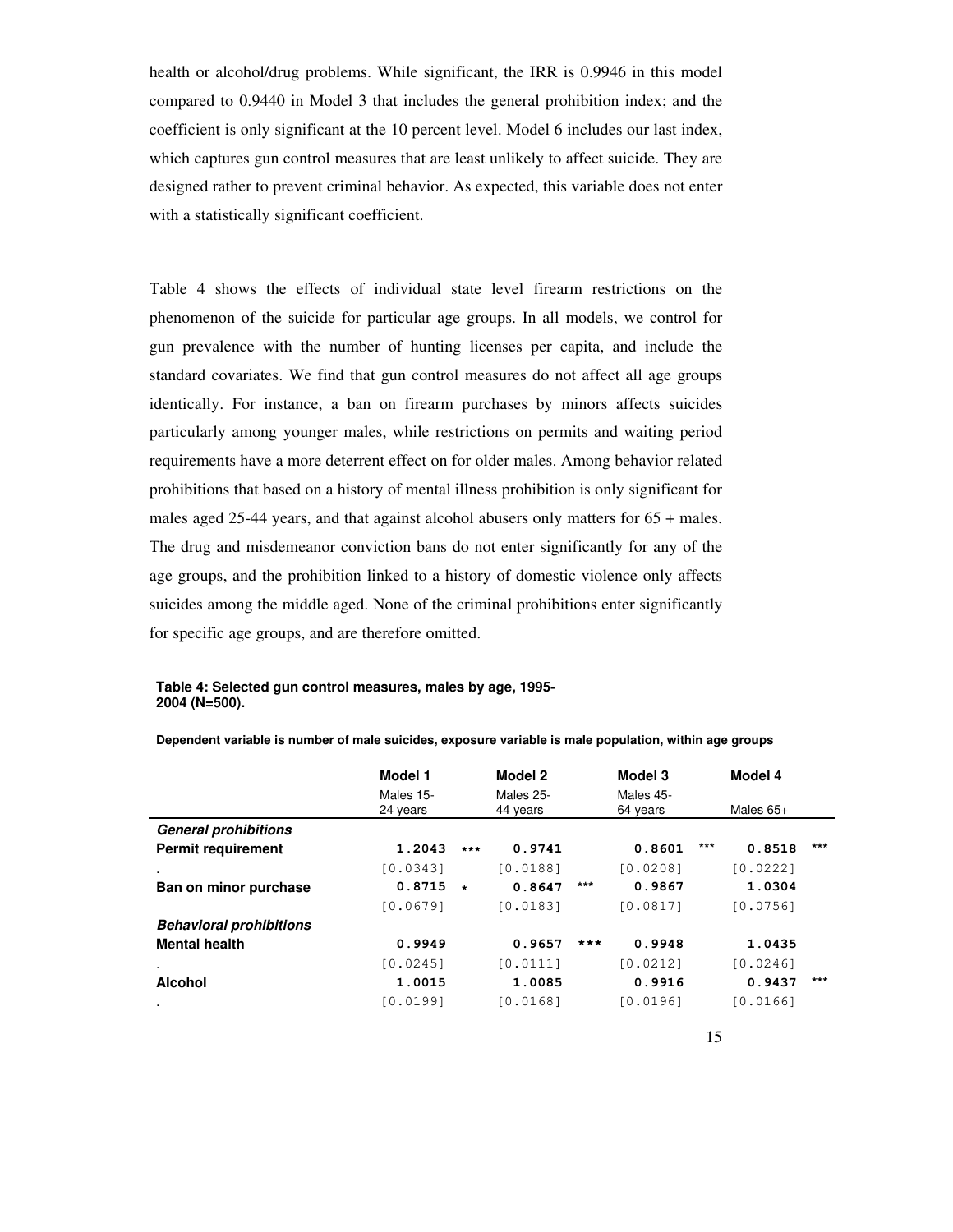| <b>Drugs</b>                  | 0.9723   | 0.9972   | 1.0017   |       | 1.0086   |
|-------------------------------|----------|----------|----------|-------|----------|
| $\cdot$                       | [0.0229] | [0.0167] | [0.0220] |       | [0.0241] |
| <b>Misdemeanor conviction</b> | 1.0169   | 0.9848   | 0.9758   |       | 1.0062   |
|                               | [0.0216] | [0.0159] | [0.0160] |       | [0.0293] |
| Domestic violence conviction  | 0.9812   | 1.0048   | 0.9630   | $* *$ | 0.9700   |
|                               | [0.0261] | [0.0190] | [0.0167] |       | [0.0185] |

Note: All models include state and year fixed effects, as well as control variables for the level of education, unemployment rate, income per capita, and the percent of Non-Hispanic white population. A proxy for gun prevalence (hunting licenses per capita) is also included. District of Columbia is excluded. Standard errors in brackets. Constant term included but not reported.  $* = p < .10$  $**$  p<.05

 $***p<.01$ 

**4. DISCUSSION** 

Access to lethal weapons is an important risk factor for suicide. Our study suggests that general barriers to firearm access created through state regulation can have a significant deterrent effect on male suicide rates in the United States. Permit requirements and bans on sales to minors were the most effective of the regulations analyzed. These findings have important implications for U.S. gun control policy, which remains exceptionally heterogeneous across states. While all states except Wyoming have banned sales of handguns to minors, twelve states still allow the sale of *long guns* to minors. Furthermore, only twelve states currently require purchase permits for firearms. While gun control remains a controversial issue both at the state and federal level in the U.S., this analysis suggests that there are clear public health benefits to restricting access to firearms through regulation.

#### **6. References**

Azrael D, Cook P, Miller M. 2004. State and local prevalence of firearms ownership measurement, structure and trends. *Journal of Quantitative Criminology* **20**: 43-62.

Beautrais A, Fergusson D, Horwood L. 2006. Firearms legislation and reductions in firearm-related suicide deaths in New Zealand. *Australian and New Zealand Journal of Psychiatry* **40**: 253-259.

Cameron C, Trivedi P. 1998. *Regression Analysis of Count Data*. Econometric Society Monograph No. 30, Cambridge University Press.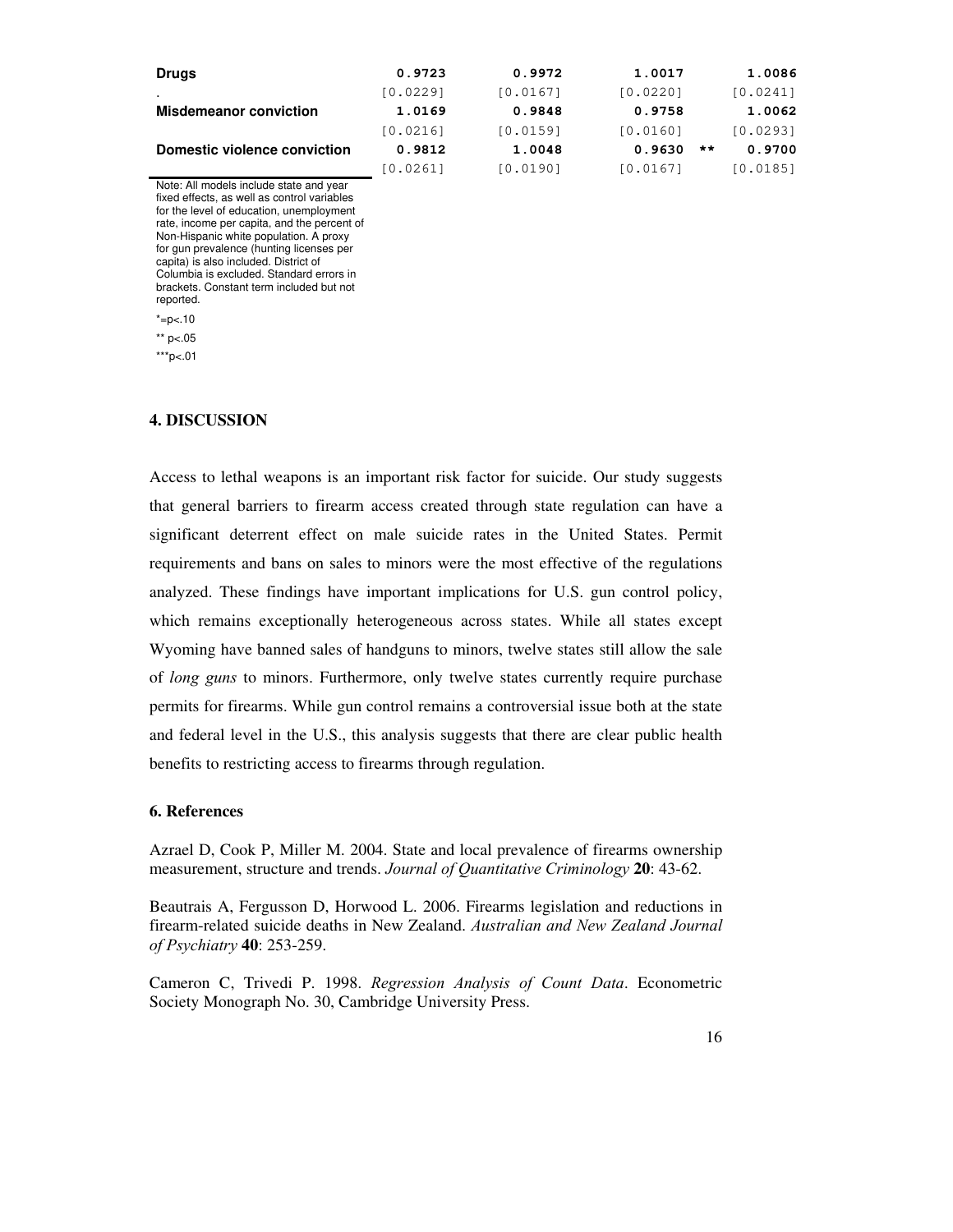Centers for Disease Control and Prevention (CDC), National Center for Injury Prevention and Control, 2009. http://www.cdc.gov/ncipc/dvp/suicide/suicide\_data\_sheet.pdf [2 February 2009].

Cheung A, Dewa C. 2005. Current trends in youth suicide and firearm regulations. *Canadian Journal of Public Health* **96**: 131-135.

Clarke R, Jones P 1989. Suicide and increased availability of handguns in the United States. *Social Science and Medicine* **28**: 805-809.

Conner K, Zhong Y. 2003. State firearm laws and rates of suicide in men and women. *American Journal of Preventive Medicine* **25**: 320-324.

Cook P, Ludwig J. 1998. Defensive gun uses: New evidence from a National Survey. *Journal of Quantitative Criminology* **14**: 111-131.

Cook P, Moore M, Braga A. 2001.Gun Control, Working Paper Series SANO1-14, Sanford Institute of Public Policy, Durham, NC.

Cook P, Ludwig J. 2006. Aiming for evidence based on gun policy. *Journal of Policy Analysis and Management* **25**: 691-735.

Cook P, Ludwig J. 2006. The social costs of gun ownership. *Journal of Public Economics* **90**: 379-391.

Cutler D, Glaeser E, Norberg K. 2001. Explaining the Rise in Youth Suicide, in Gruber J, ed., Risky Behavior Among Youths: An Economic Analysis, University of Chicago Press: Chicago.

Duggan M. 2003. Guns and Suicide: Correlation or Causation? In, in Evaluating Gun Policy, Cook P, Ludwig J, eds., Brookings Institution Press: Washington.

Gallup Poll, 2009. Do you have a gun in your home? http://www.gallup.com/poll/1645/Guns.aspx [5 November 2009]

Grossman D, Mueller B, Riedy C, Dowd M, Villaveces A, Prodzinski J, Nakagawara J, Howard J, Thiersch N, Harruf R. 2005. Gun storage practices and risk of youth suicide and intentional firearm injuries. *Journal of American Medical Association* **293**: 707-714.

Haw C, Sutton L, Simkin S, Gunnell D, Kapur N, Nowers M, Hawton K. 2004. Suicide by gunshot in the United Kingdom: A review of the literature. *Medicine, Science and the Law* **44**: 295-310.

Hawton K, Fagg J, Simkin S, Harris L, Malmberg A. 1998. Methods used for suicide by farmers in England and Wales. The contribution of availability and its relevance to prevention. *British Journal of Psychiatry* **173**: 320-324.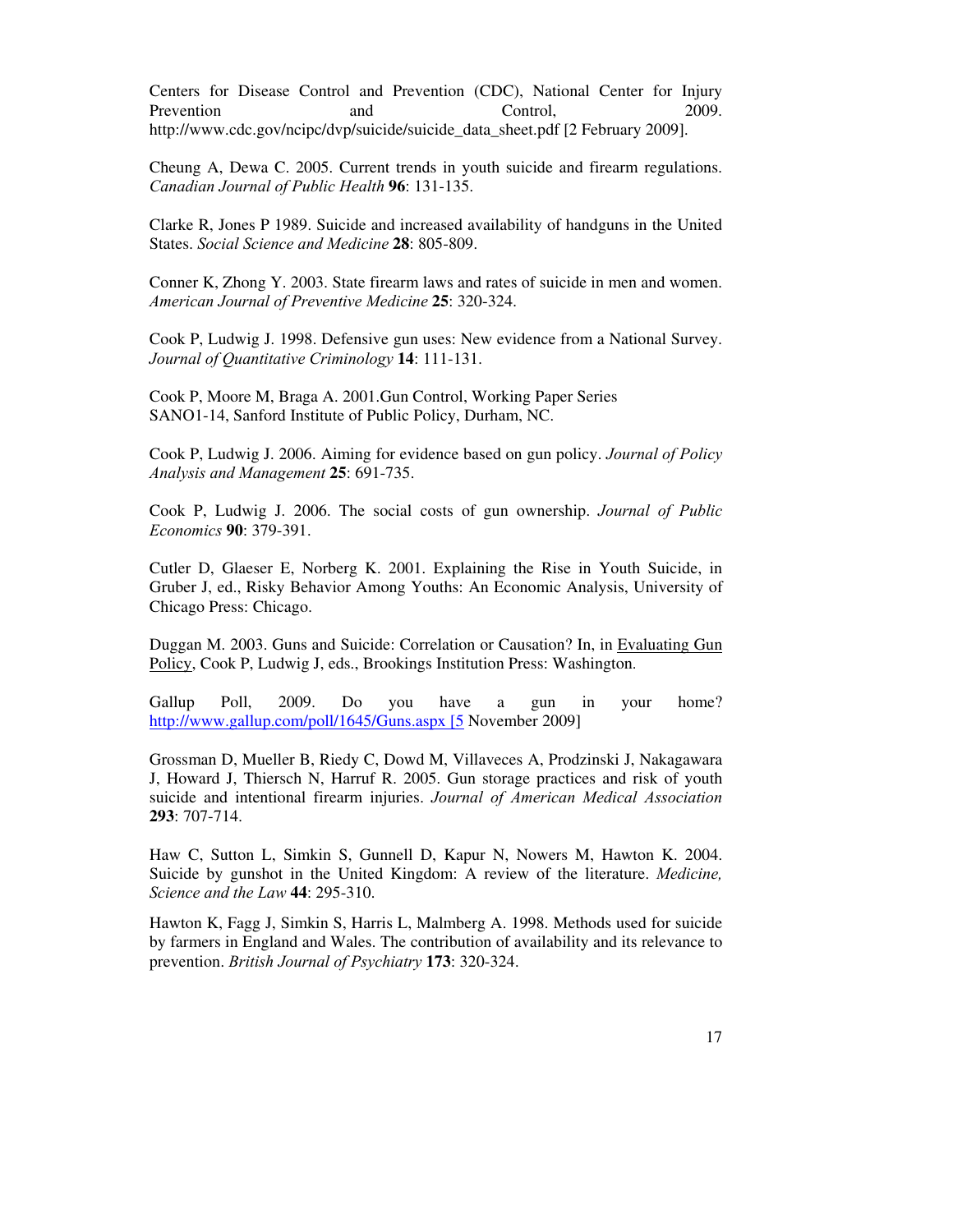Hemenway D, Kennedy B, Kawachi R. 2001. Firearm prevalence and social capital. *Annals of Epidemiology* **11**: 484-490.

Kaplan M, Geling O, 1998. Firearm suicides and homicides in the United States: Regional variations and patterns of gun ownership. *Social Science and Medicine* **46**: 1127-1233.

Kapusta N, Etzersdorfer E, Krall C, Sonneck G. 2007. Firearm legislation reform in the European Union: Impact on firearm availability, firearm suicide and homicide rates in Austria. *British Journal of Psychiatry* **191**: 253-257.

Kennedy P. 1998. *A Guide to Econometrics*. Blackwell: Oxford.

Killias M, van Kesteren J, Rindlisbacher M, 2001. Guns, violent crime and suicide in 21 countries. *Canadian Journal of Criminology*, October 2001: 429-448.

Kleck G, Kates D. 2001. *Armed: New Perspectives on Gun Control*. Prometeus:Amherst.

Kleck G. 2004. Measures of gun ownership for macro level crime and violence research. *Journal of Research in Crime and Delinquency* **41**: 3-36.

Klieve H, Barnes M, De Leo D. 2009. Controlling firearms use in Australia: has the 1996 gun law reform produced the decrease in rates of suicide with this method? *Social Psychiatry and Psychiatric Epidemiology* **44**: 285-292.

Lambert M, Silva P. 1998. An update of the impact of gun control legislation on suicide*. Psychiatric Quarterly* **69**: 127-134.

Lester D. 1987. Availability of guns and the likelihood of suicide. *Sociology and Social Research* **71**: 287-288.

Lester D.1989. Gun ownership and suicide in the United States. *Psychological Medicine* **19**: 519-521.

Lester D. 1992. *Why people kill themselves.* Charles Thomas: Springfield.

Lester D, Clarke R. 1991. Note on suicide and increased availability of handgun in the United States: The influence of firearm ownership on accidental deaths. *Social Science and Medicine* **32**: 1311-1313.

Lott J, Whitley J. 2000. Safe storage, gun laws: accidental deaths, suicides, and crime. Working Paper # 237 Yale Law School.

Markowitz S, Chatterji P, Kaestner R. 2003. Estimating the impact of alcohol policies on youth suicide. *Journal of Mental Health Policy and Economics* **6**: 37-46.

Miller M, Azrael D, Hemenway D. 2001. Firearm availability and unintentional firearm deaths. *Accident Analysis and Prevention* **33**: 477-484.